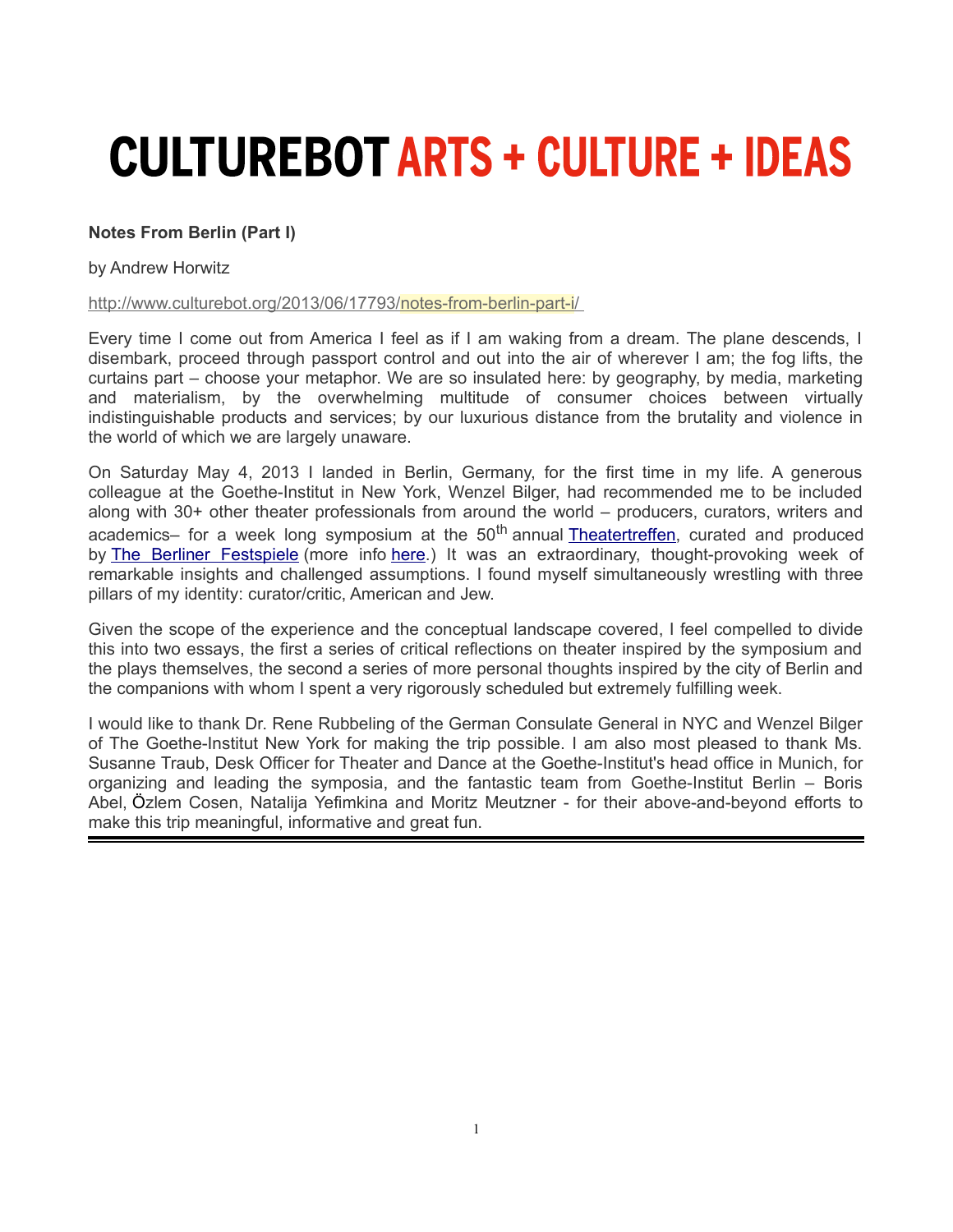

Theater in Germany is [serious business.](http://www.tatsachen-ueber-deutschland.de/en/culture-and-media/main-content-09/theater.html) From the ideas and work of the iconic Bertolt Brecht to the more recent innovations of Frank Castorf at the Volksbuhne and the pioneering theoretical and applied work of Hans-Thies Lehmann at the University of Giessen, the scope, reach and global influence of German theater is undeniable. While one may agree or disagree with the particular merits of the Stadttheater acting style (lots of shouting) and the pronounced (if complex and conflicted) chauvinism of German theatre culture, one must certainly admire the ambition, artistic excellence and rigor of the work, the system of support, the commitment to the form and Germany's underlying belief in theater as a space for lofty civic discourse.

Over the course of seven days at Theatertreffen in Berlin I saw as many productions, met directors, dramaturges, critics and curators and began to get a sense of how this system works, how it operates in the culture at large and what it might mean.

Every performance I attended, each in a massive theater, was full. Partially this is due to the role of theater in German public life – more on this in a moment – but I would venture to guess that this is also due in some part to the intentional development of what I have been told is called [Bildungsburgertum](http://en.wikipedia.org/wiki/Bildungsb%C3%BCrgertum) – basically an educated upper middle class. From what I've gathered in my cursory research, Wilhelm von Humboldt, the Prussian philosopher and founder of the University of Berlin, developed a set of educational ideals in the late  $18<sup>th</sup>$  century based on Classicism and the notion of human perfectibility through education. These ideas influenced the cultural discourse on the relationship of the individual to the State and form the underpinning for an ongoing commitment to educational access for the citizens of Germany. [NB: this is anecdotal inference on my part and subject to verification/revision]. So not only does Germany have a commitment to theater as a form, they have invested in building audiences through education.

The centrality of theater to civic life in Germany is supported by a Stadttheater (State Theater) system that nearly defies the comprehension of most non-Germans. [The Federal Republic of](http://en.wikipedia.org/wiki/Germany) [Germany](http://en.wikipedia.org/wiki/Germany) consists of sixteen partly sovereign constituent states each of which has at least one State Theater, often more. (Once again, this is based on sketchy notes written under the influence of jet lag, so this may require fact checking). The theaters are amply supported through both state and federal funding and citizens are as invested in the success and reputation of their hometown State Theater as they are in a soccer team, in part because every year they are competing to make it to Theatertreffen in Berlin.

Now fifty years old, Theatertreffen is like the Super Bowl or Final Four of German Language Theater. For the 2013 festival the [jury of critics](http://www.berlinerfestspiele.de/en/aktuell/festivals/theatertreffen/ueber_festival_tt/jury_tt_1/jury_tt_2.php) saw and considered more than 420 productions from Germany, Austria and Switzerland. At their final meeting, the seven jurors chose the ten ["most remarkable"](http://www.berlinerfestspiele.de/en/aktuell/festivals/theatertreffen/tt13_programm/tt13_programm_auswahl/tt13_programmliste_auswahl.php) [productions](http://www.berlinerfestspiele.de/en/aktuell/festivals/theatertreffen/tt13_programm/tt13_programm_auswahl/tt13_programmliste_auswahl.php) of the last season to be presented during the festival in Berlin. The festival attracts people from all over the country and the world to see the state of Germany's State Theater – who is up, who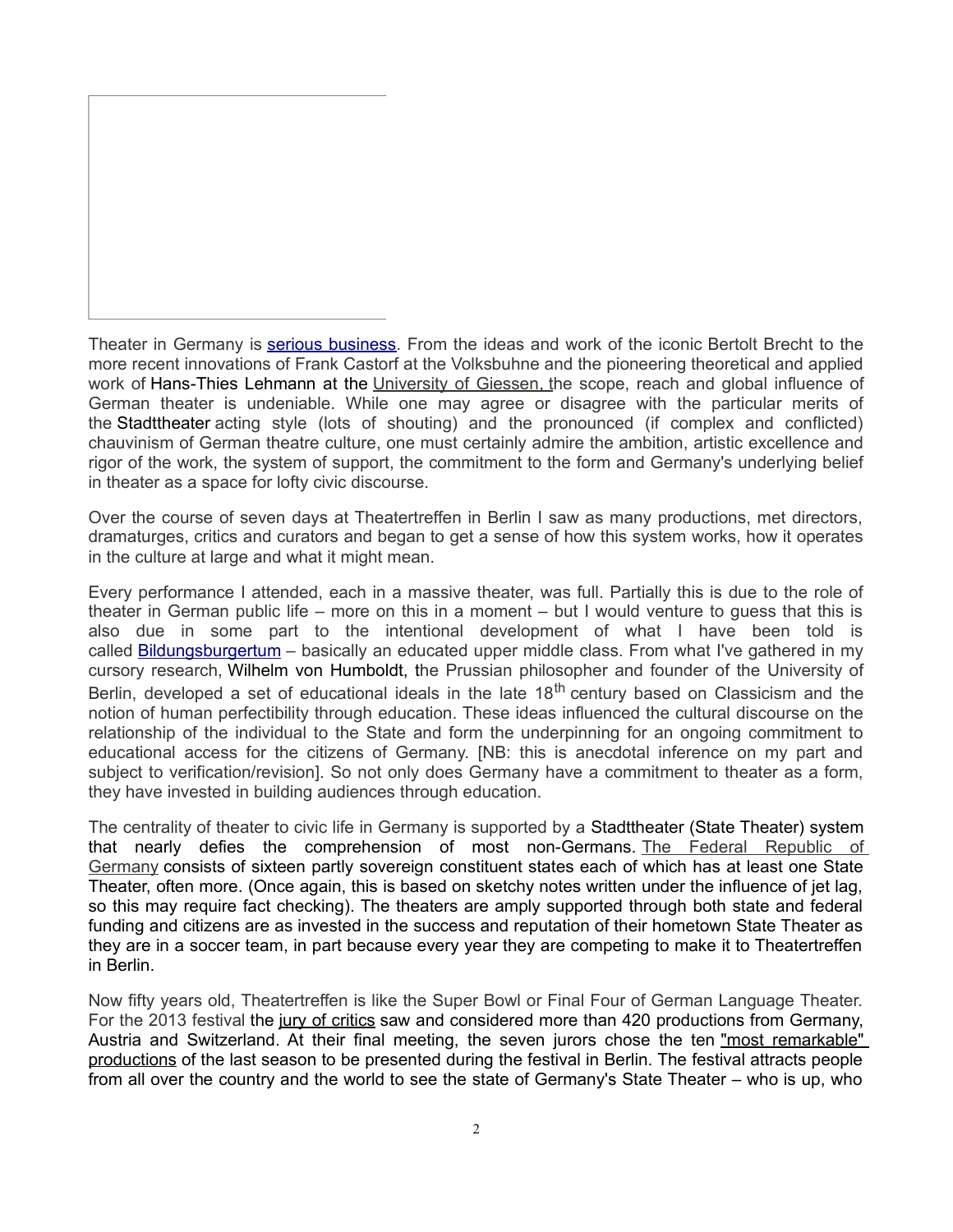is down, who is the new talent and what is the condition of the old masters, who are the new actors to watch, who are the new playwrights and what are the new ideas.



*Constanze Becker in Thalheimer's "Medea"*

My colleague Meiyin Wang and I arrived in Berlin on **Saturday**, May 4, a day before the conference officially began. We spent the morning and afternoon wandering the city, warm and leafy green, acclimating to the new environment and makes Vines of me reading advertisements and street signs an a bad German accent. That evening I saw my first Theatertreffen production, [Michael](http://www.goethe.de/kue/the/reg/reg/sz/tha/enindex.htm) [Thalheimer](http://www.goethe.de/kue/the/reg/reg/sz/tha/enindex.htm)'s *[Medea](http://www.berlinerfestspiele.de/en/aktuell/festivals/theatertreffen/tt13_programm/tt13_programm_gesamt/tt13_veranstaltungsdetail_62370.php)*, produced by [Schauspiel Frankfurt](http://www.schauspielfrankfurt.de/en/index.php) at the Haus der Berliner Festspiele.

I use the possessive when referring to Thalheimer because Germany's system is known as [regietheater,](http://en.wikipedia.org/wiki/Regietheater) or "Director's Theater". The underlying premise of the German State Theater system seems predicated on the idea that the Ancient Greek Classics are the highest form of theatrical aspiration and accomplishment, followed by the German greats like Goethe and Schiller and then, maybe, other Western greats such as Shakespeare, perhaps Chekhov or Ibsen. In this system, a director builds his reputation by his staging of the classics. His task (and it is almost always a "he") is to engage with the Greeks in a new way, to find a distinctive presentational aesthetic that conveys his singular interpretive vision of the grand themes of Classical texts.

Thalheimer's aesthetic is stark and spare. The stage design is minimal, the play opens on a darkly massive empty stage across which a single old woman, Medea's elderly nurse, tramps slowly and deliberately, to convey the story thus far. As I recall she is then joined by another woman, the sole representative of the chorus of Corinthian women, to narrate the unfolding horror. But the true moment of startling awakening is when Constanze Becker enters as Medea. It is quite impossible to convey in words Ms. Becker's charisma, power, authority and presence. With a laser focus of intention supported by incredible physical and emotional intensity, her embodiment of Medea was stunning and moving. She was the perfect complement to Thalheimer's clean visual aesthetic and spare style delivering Peter Krumme's economic, effective translation of Euripides' text with alternately fury, guile and despair. (I actually don't know how it sounded in German, since I don't speak it, but the English surtitles were quite good.)

Thalheimer has reduced the cast to seven actors total, a not unprecedented idea and one we see later in other productions in the festival. But his staging is one of precision and stillness where actors enter with clear physical identities, establish a strong base stance and deliver the text from deep in the diaphragm. To my imagining it refers to an operatic style of delivery that one might associate with classical oratory. It is a welcome rejection of psychological realism and suggest a belief that the total commitment of physical embodiment in service of the text will create the necessary scope of heightened emotion and drama.

This aesthetic clarity allows us to see the grand themes and conflicts as if in relief, unobscured by the reductive psychological conceits of modernity. Perhaps it is because I have been reading David Graeber's *[Debt: The First 5000 Years](http://www.mhpbooks.com/books/debt/)*, that I felt Jason's betrayal of Medea so strongly. Graeber proposes the existence of what he calls "human economies" in the ancient world where societies "held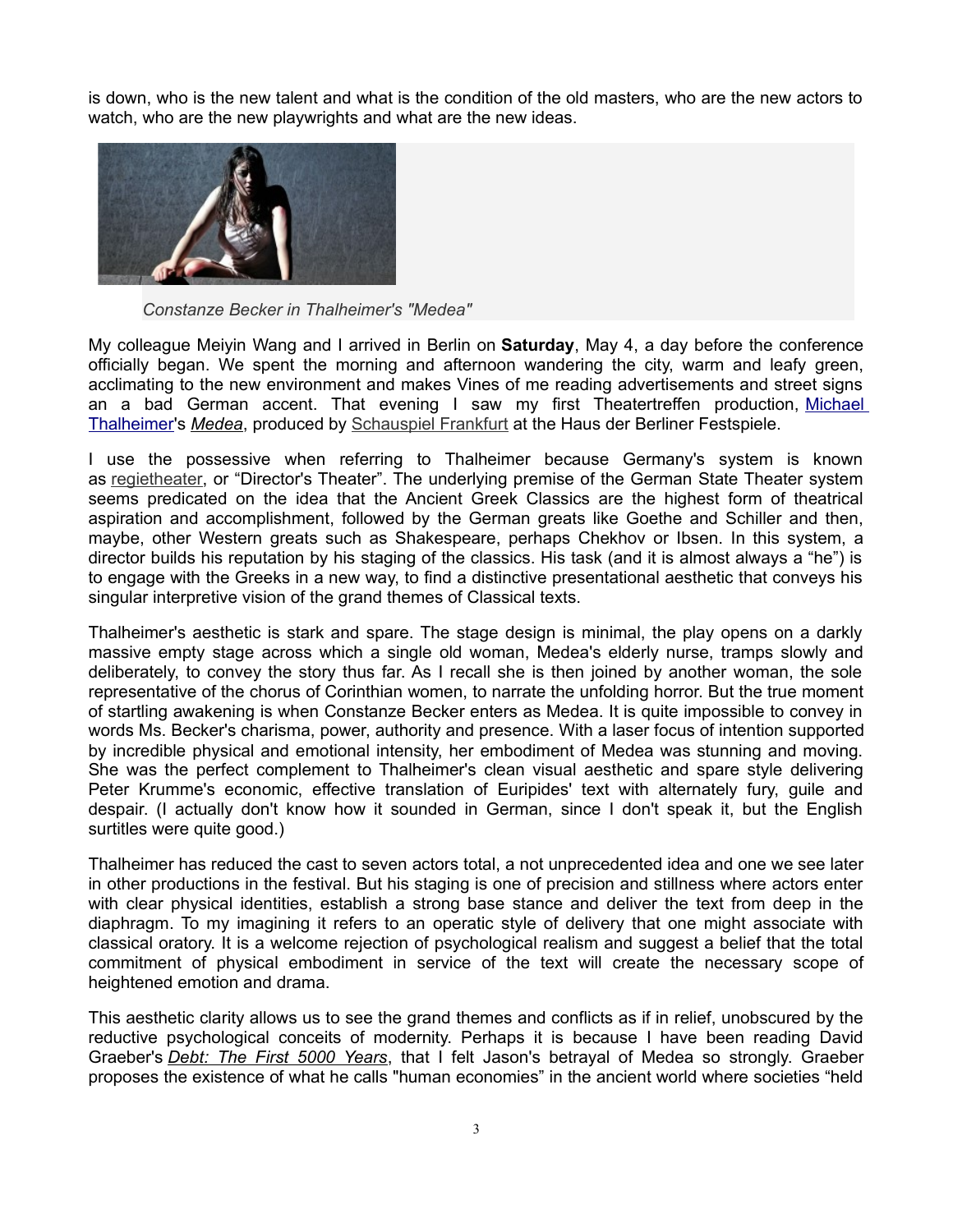a radically different conception of debt and social relations, based on the radical incalculability of human life and the constant creation and recreation of social bonds through gifts, marriages and general sociability." [\(Wikipedia\)](http://en.wikipedia.org/wiki/Debt:_The_First_5000_Years) In this construction, Medea's actions in service of Jason create a debt that cannot possibly be repaid. Medea has intentionally ripped herself from her social context and all the cultural attributes that form her status in her native land. She has, for love, enslaved herself to Jason and become subject to his whim. His betrayal, made all the worse by his revealing of himself to be callow and opportunistic, not only eviscerates the core meaning of Medea's existence, but demonstrates that he was not worth her sacrifice to begin with. Thus the inexorable path towards tragedy and destruction.

As the tragic plot is set unstoppably in motion, the entire back wall of the set, with Medea on it as if on a balcony addressing the chorus, moves to the foot of the stage sweeping Jason and the sole chorus member along with it. It is at once completely unsubtle and obvious and incredibly powerful. The rest of the horror unfolds at the foot of the stage with one mournful soliloquy after another recounting the gore and terror Medea has unleashed as she seeks her revenge – or more accurately, some form of justice.

For perhaps the first time I was not only deeply attached to the plot itself, but the entire production actually resonated as metaphor with implications for the relationship of the individual and the state, interpersonal relationships, the complexity of social negotiations, the fragility of individual status and esteem and the perilous role of political and military diplomacy in determining the conditions of everyday life. This richness of meaning and experience was hardly expected.

I have to admit I entered the theater with no small amount of trepidation. Two hours of Greek tragedy in German with no interval, after a transatlantic flight with no sleep, did not seem promising. But even before the Theatertreffen Symposium had officially begun I had already been presented with some of the key themes, ideas and issues that would unfold over the next week.

Later in the week people told me that in this production Thalheimer was recycling his old tricks, tried and true. This may be the case, but for an American theatergoer conditioned to watching mediocre Method actors over-emoting in overstuffed, over-conceptualized, dramaturgically unsound and visually cluttered vanity productions of the Classics, this *Medea* was a welcome salve and promising augur of things to come.



*The Cast of "Murmel Murmel"*

The next day, **Sunday**, we went on a bus tour of the city and were served a lovely luncheon in an artist space in Kreutzberg where we met our companions. I will address this further in Part 2. That evening we made our first trip to the [Volksbuhne Berlin](http://www.volksbuehne-berlin.de/) to see [Herbert Fritsch'](http://www.goethe.de/kue/the/reg/reg/ag/fri/enindex.htm)s [Murmel](http://www.volksbuehne-berlin.de/praxis/murmel/) [Murmel](http://www.volksbuehne-berlin.de/praxis/murmel/) (Mumbling).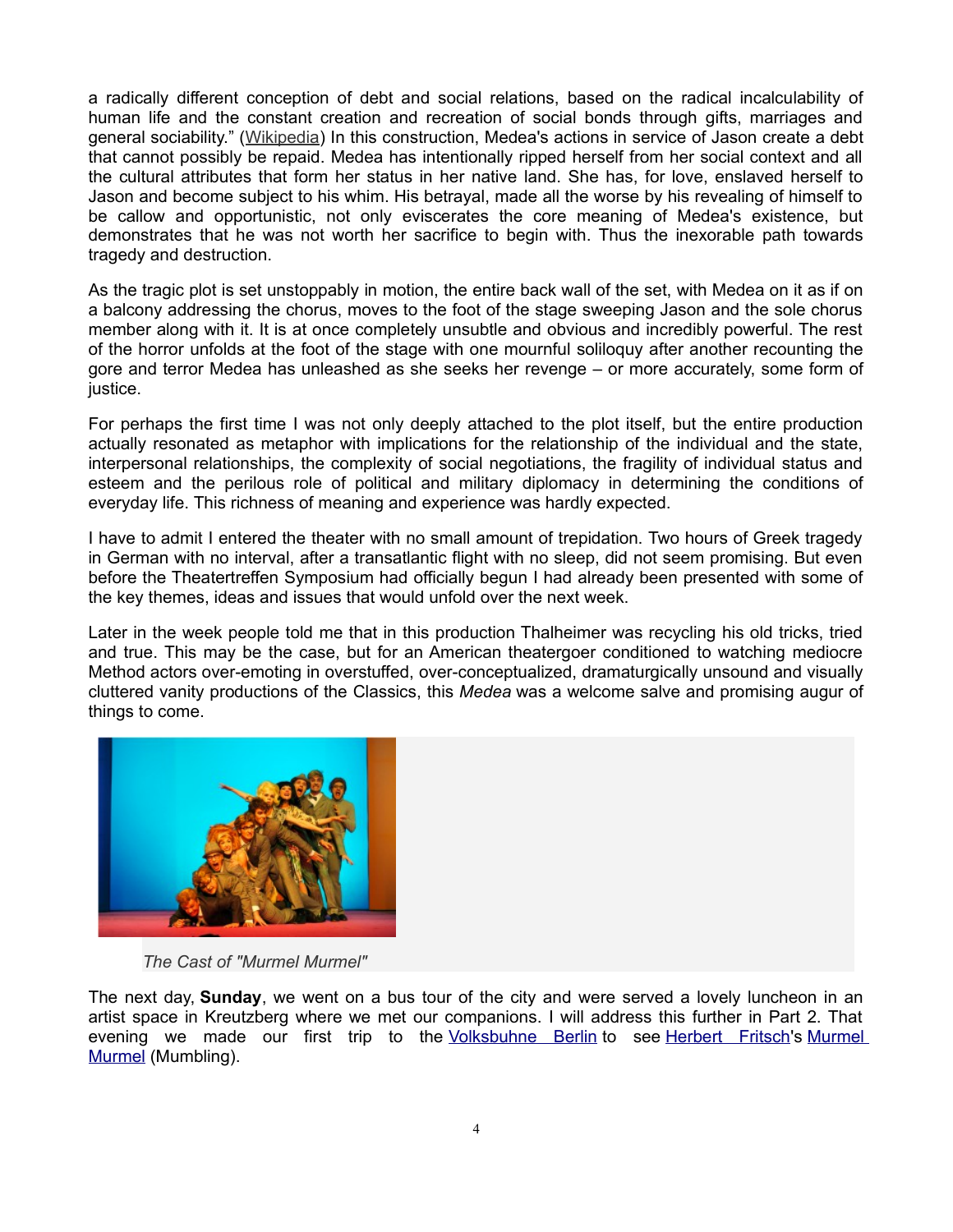Once again I walked in knowing very little about the production other than the fact that "murmel" means "marbles" or "mumble" in German and that these were the only words in the entire play. The show starts with a military band conductor entering from the house and taking a position in the orchestra pit. Soon a sole actor enters and the conductor cues him to begin saying "murmel" over and over again in varying rhythms and intonations. He is joined by another actor and, gradually over the course of ten or twenty minutes, they are joined onstage by an actress and another until finally the entire ensemble of eleven is onstage. They are costumed in the trim suits and minidresses of early-60's *Mad Men* kitsch, the set a candy colored cube of curtains moving in slapstick rhythms. The choreography is oversized and hysterical, bordering on camp. Over the course of 80 minutes or so, the ensemble use the word "murmel" as the base of a nonsense language from which to build short, comic scenes of physical theater, playing with status, incongruity and pathos in jump-cut time, like a dadaist [Laugh-In.](http://en.wikipedia.org/wiki/Rowan_&_Martin)

The first act is set in this farcical Sixties world and explores language, the second act is set in a goofily abstract "performance art" environment reminiscent of the old Saturday Night Live sketch "[Sprockets"](http://en.wikipedia.org/wiki/Sprockets_(Saturday_Night_Live)) meant to satirize dance or perhaps [eurythmics,](http://en.wikipedia.org/wiki/Dalcroze_Eurhythmics) and the third act begins with ensemble members in a line at the foot of the stage playing [melodicas](http://en.wikipedia.org/wiki/Melodica) (mostly poorly) and riffing on the idea of music. So I sat through an absurdist physical theater piece performed in three acts over the course of 80 minutes without an interval and with only a single nonsense word repeated over and over again. After about 20 minutes I was no longer amused and the entire project seemed like an exercise in frivolity. It was a funny sketch of an idea, a clever conceit, but certainly insufficient to sustain more than an hour of attention and interest. I left the theater cranky and disappointed.

However, the next morning Mr. Fritsch and his incisively intellectual dramaturge, Ms. Sabrina Zwach, joined us for the symposium to shed light on what we had seen. It is interesting to note how much context can change our appreciation of any given work of art.

What we didn't know going into *Murmel, Murmel* the night before was that Fritsch was actually staging an unstageable "play" by the Fluxus-associated artist [Dieter Roth.](http://en.wikipedia.org/wiki/Dieter_Roth)



*Dieter Roth's "Murmel"*

Published in 1974 as an art object book of concrete poetry, Roth's *[Murmel](http://www.worldcat.org/title/murmel/oclc/721513421)* was proposed as the most boring play imaginable and, from what I gather, was meant to be unstageable. The text is arranged visually on the page as a play script with characters, stage directions, pagination, scenes and acts, but all using the single word "murmel". Apparently a colleague of Roth's staged the piece sometime in the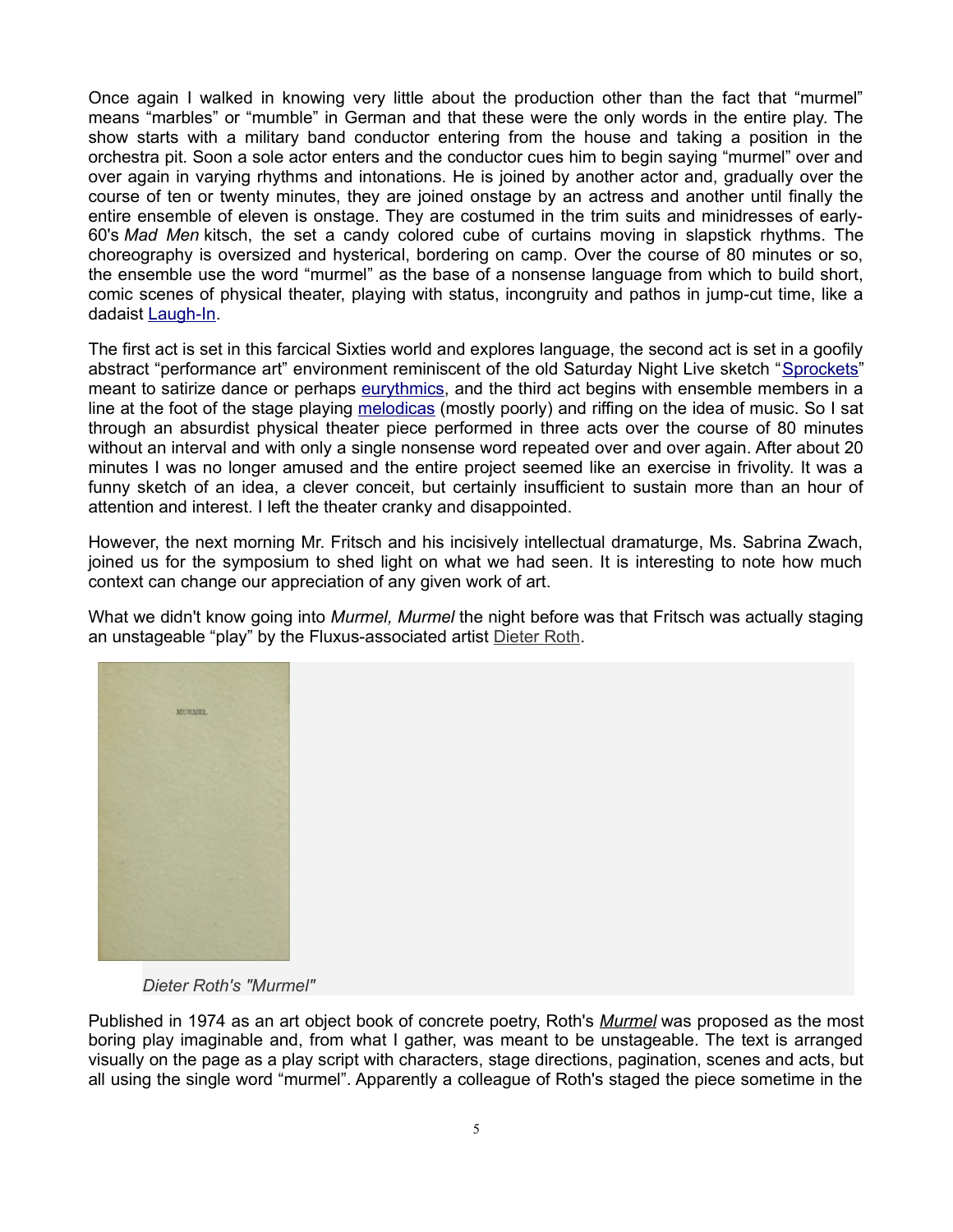80's and Roth so hated the production that he severed the friendship. But (as I understand it) Fritsch met Roth in the 90's, making him a deathbed promise to stage it again. Daunted, Fritsch avoided the project until now, when Zwach finally convinced him to take it on.

Fritsch, a former actor, works more collaboratively than one might expect from a German director, and the early improvisatory creative process with the ensemble led to rather dark and dour outcomes. Finally Fritsch, known for his brightly colored and outlandish visual aesthetic and an entertainmentoriented sensibility, decided that if the project was doomed to fail, it would fail big. In come the teased hair, crazy costumes and swinging music; the slapstick, physical theater and references to Jacques Tati's *[Playtime](http://en.wikipedia.org/wiki/Playtime)*.

But the piece gets even more interesting when we start to consider the set. Developing the work in an old theater, Fritsch encounters the [stage drapery of an earlier era](http://en.wikipedia.org/wiki/Theater_drapes_and_stage_curtains) - the teasers and tormentors, legs and borders that frame the stage, sometimes moved to indicate scenic transitions or direct the audience's focus. Both director and scenic designer, Fritsch begins to play with these stage elements until they come together as a character. Fritsch uses the brightly colored panels as both frame for the action and actor. They change shape, move in and out in slapstick cadences, they shrink the playing space to a cramped cube or withdraw completely into the wings, leaving only stark whiteness (as I recall).

*Murmel, Murmel* actually becomes much more interesting when we consider it as a time-based art object rather than a work of theater. As theater it is unsatisfying because the conceptual depth of the physical investigation is so limited. In compare this shallow physicality to the visceral and sometimes terrifying extreme *[bouffon](http://en.wikipedia.org/wiki/Bouffon)* of [The Red Bastard](http://www.redbastard.com/) who begins with familiar tropes of clowning and physical theater and pushes the audience far beyond their comfort zone. As theater *Murmel, Murmel* feels slight and facile, but viewed as a time-based expression of Dieter Roth's text-based art object it becomes a nuanced and thoughtful work of choreography, a tightly wound living clockwork sculpture of light, sound, objects and embodied motion expressed in mutable space over fixed time. We can begin to see Fritsch's re-framing of the theatrical space as calling attention simultaneously to its performativity and its plasticity, his frequent disregard for the fourth wall undermining the tacit assumptions the space implies. The actors, relegated to one word of text, force us to confront the insufficiency of language and narrative to accurately convey meaning, thus turning the entire theater space itself into a white cube, a nonsensical immersive multimedia art installation. Or perhaps not.

[Fritsch's profile on the Goethe-Institut website,](http://www.goethe.de/kue/the/reg/reg/ag/fri/enindex.htm) written by Christine Wahl, says:

'*Ultraconceptualised political theatre that has been mediated and remediated over and over again does not interest me,' he proclaims repeatedly from podiums with an air of grandeur. 'The fundamental driving force of theatre is entertainment, even when it is telling a sad story!'*

### And:

*...there are also less successful Fritsch productions, from which it is evident that the director's methodology is not risk-free. This is noticeable when the staging lacks what could be called substructure and – instead of translating the internal deformations of their characters into specific, extreme external actions – the actors seem to rummage through a dressing-up trunk of the protruding tongues, rolling eyes and infantile stumbling that are so common in Fritsch's theatre to pick out and quickly slip into the appropriate mannerism for each scene. When this happens, the audience is not offered a compelling externalisation of internal processes, but standardised comedy routines delivered with total detachment.*

I don't imagine we will ever learn for certain whether *Murmel, Murmel* is a brilliant work of conceptual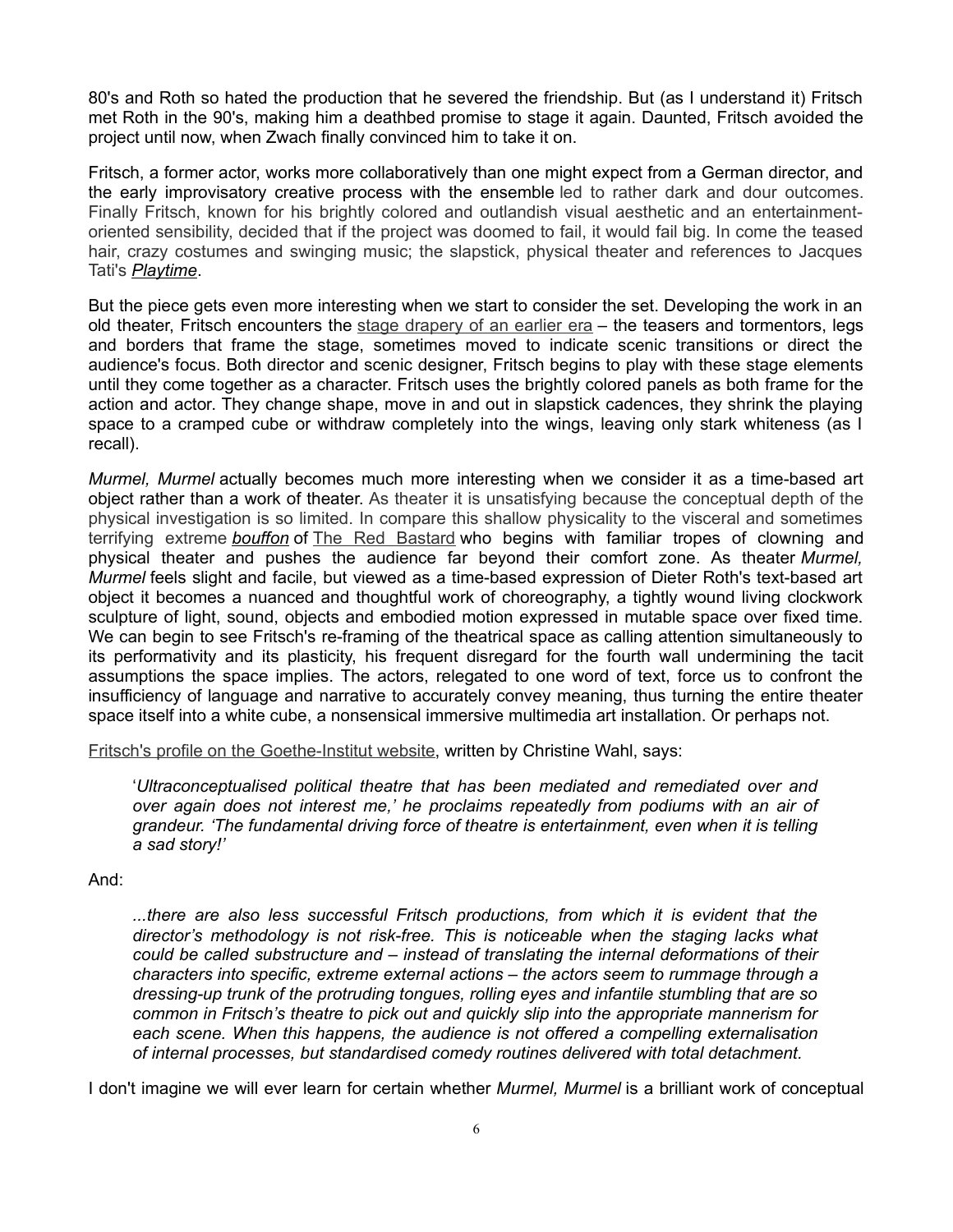art or a slight work of slapstick physical theater. But having been made aware of the starting point for the work made me rethink the experience of seeing it.



*A scene from "Jeder Stirbt Fur Sich Allein"*

**Monday** evening we went to see Luk Perceval's *Jeder Stirbt Fur Sich Allein*, a staged adaptation of the [Hans Fallada](http://en.wikipedia.org/wiki/Hans_Fallada) novel *[Everyone Dies Alone](http://www.mhpbooks.com/books/every-man-dies-alone/)*, produced by [Hamburg's Thalia Theater](http://www.thalia-theater.de/h/) and presented at the Haus der Berliner Festspiele. Clocking in at four hours and twenty minutes, *Everyone Dies Alone* set the bar for sheer duration of epic German state theater on this trip, exceeded only by the production of Sebastian Hartmann's *Krieg Und Frieden* that clocked in at a little over five hours. But *Krieg Und Frieden* was worth it (more on that later) while *Everyone Dies Alone* felt like a cruel exercise in obviousness and tedium.

Hans Fallada was a moderately successful German author prior to World War II who remained in the country throughout the Nazi era. While the details of his life seem to be in some dispute, it appears that he was ambivalent about his resistance to the regime, falling in and out of favor with the Nazis at different times and winning praise from master propagandist Joseph Goebbels for his novel *Wolf unter Wölfen* (*[Wolf Among Wolves](http://en.wikipedia.org/wiki/Wolf_Among_Wolves)*)*.* This interest subsequently led Goebbels to commission a pro-Nazi novel: *Der eiserne Gustav* (*Iron Gustav*).

Fallada subsequently fell out of favor again, was committed to a mental institution and released in the last days of the Nazi regime, destitute, broken and drug addicted. Written over 24 days in a morphine haze, *Every Man Dies Alone*is "an anti-fascist novel based on the true story of a German couple, [Otto](http://en.wikipedia.org/wiki/Otto_and_Elise_Hampel) [and Elise Hampel,](http://en.wikipedia.org/wiki/Otto_and_Elise_Hampel) who were executed for producing and distributing anti-fascist material in Berlin during the war." [\(Wikipedia\)](http://en.wikipedia.org/wiki/Every_Man_Dies_Alone). Fallada died nearly penniless and mostly obscure just days before it was published in 1947, the first anti-Nazi novel to be published in Germany after the war. Well-received and regarded in Germany it was less well known outside the country.

Published in the U.S. by Melville House in 2009 as *Every Man Dies Alone,* Fallada's novel won significant international acclaim. NPR's John Powers [said,](http://www.npr.org/templates/story/story.php?storyId=103652207) "...this story of ordinary resistance to Nazism is at once a riveting page turner and a memorable portrait of wartime Berlin…." and Primo Levi is quoted as saying it is "The greatest book ever written about German resistance to the Nazis."

Director Luk Perceval, under the misapprehension that *Every Man Dies Alone* continued to be wellknown and much-discussed in the UK and USA, apparently felt that the story had wider resonance and merited a stage interpretation. One can imagine that, given the subject matter and Fallada's complicated history, a German audience would find the material compelling and there is no doubt that the story strikes at the very core conflict of contemporary German identity. From what I understand the production received excellent reviews in the German press, but I was decidedly underwhelmed.

My thoughts on being a Jew visiting Germany for the first time are too many and too complex to be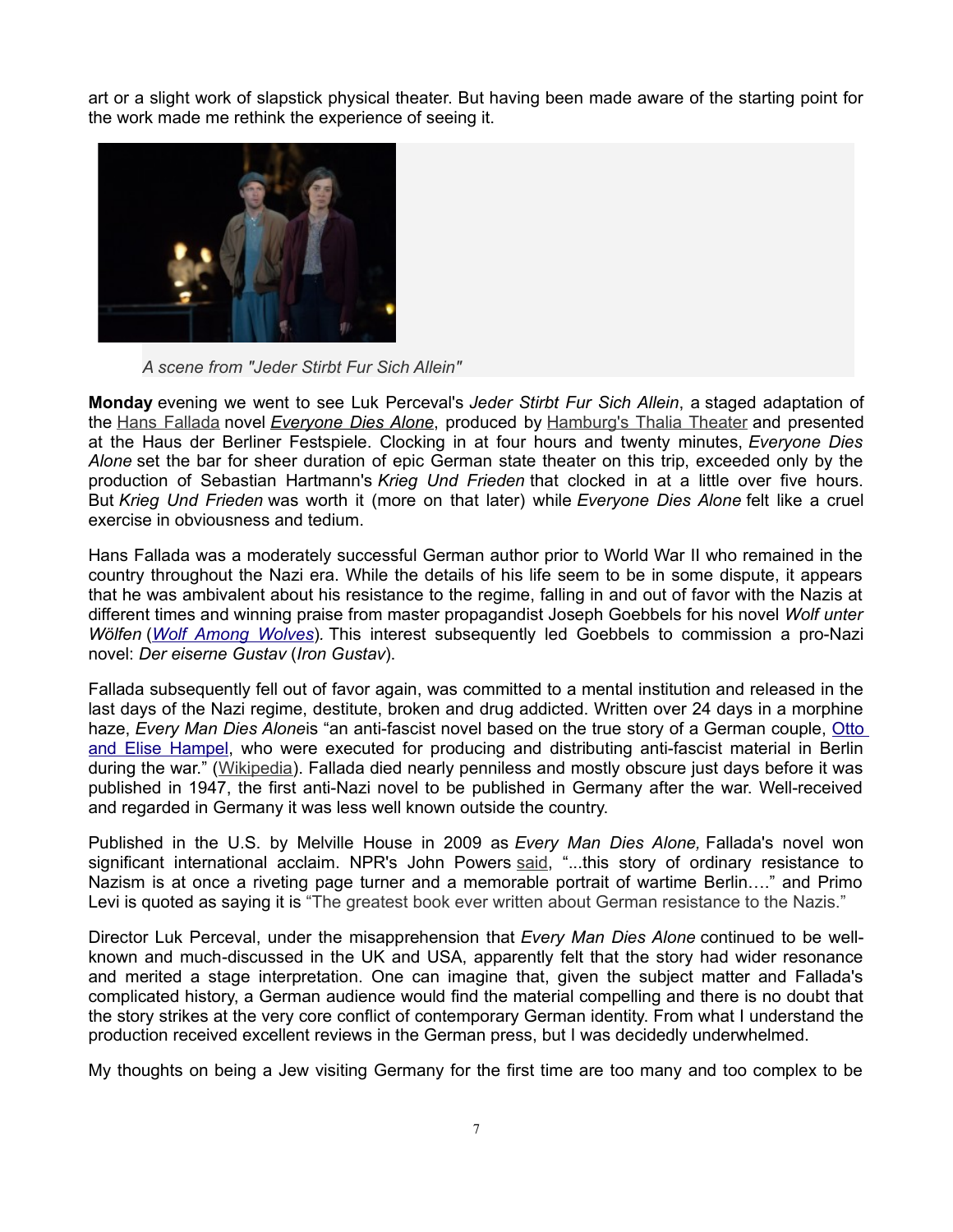articulated here briefly; I will meditate more expansively on this in a subsequent essay. But Perceval's *Every Man Dies Alone* disappointed me on two distinct levels, the first and foremost that it was shallow, facile theater.

When I was at Northwestern University in the late 1980's the performance studies program was jokingly called The Department of Reading Out Loud. From [Frank Galati](http://www.steppenwolf.org/ensemble/members/details.aspx?id=25) to [Paul Edwards](http://www.communication.northwestern.edu/faculty/?PID=PaulEdwards) to [Mary](http://lookingglasstheatre.org/content/mary-zimmerman) [Zimmerman](http://lookingglasstheatre.org/content/mary-zimmerman) (who was a grad student at the time), there was no shortage of staged adaptations of literature. By 2013 the presentational staging of literary works is familiar and well-worn territory, though it remains difficult to do well. Elevator Repair Service achieved a genre-defining moment with [Gatz](http://www.elevator.org/works/gatz/) and nobody, including ERS, has done anything to rival it since.

Perceval's *Every Man Dies Alone* did nothing to improve or innovate the form. Using the most familiar and obvious staging techniques, and working from what seemed to be a turgid and largely unedited script, the play most accurately resembled the experience of reading a homework assignment the night before an exam. If I wanted to read a novel, I would read a novel.

Complete with actors shouting their lines with an inflated sense of self-importance, Perceval – who is not German, but Belgian – delivered a production that reinforced the worst stereotypes of German theater with none of its many merits. The overarching aesthetic impact was one of being clubbed repeatedly over the head with a blunt object. Had the production been in English it would not have been out of place as a thesis project at the graduate directing program of an elite American university or as the pet project of the Artistic Director of a well-funded American regional theater. This is not a compliment.

Having been honored with an invitation to Theatertreffen to see the most remarkable theater from German stages of the past year, having seen Thalheimer's powerful staging of *Medea* and Fritsch's flawed but extravagantly daring experiment *Murmel, Murmel*, I was deeply disappointed. I had been repeatedly informed of Perceval's talent and imagination as a director, but here it was not in evidence.

My second objection to the piece is one that I have about much Nazi-themed art in general. There is no need for me to recapitulate [Arendt](http://en.wikipedia.org/wiki/Hannah_Arendt) and [Adorno,](http://en.wikipedia.org/wiki/Theodor_W._Adorno) but if we think we can convey the scope of the Nazi horror through comprehensible narratives, we are *de facto* reducing the collective hypnosis of an entire nation through psychic terror on a mythological scale to a single person's inadequate moral struggle.

Even within the limits of conventional narrative, *Every Man Dies Alone* is the *opposite* of insightful. It is psychically comforting, even palliative, to see a story of resistance, no matter how futile. Through empathy with the lead characters, this narrative reinforces the desire of the individual spectator to imagine that he would have behaved differently, that he too would have struggled to maintain a shred of moral outrage and resistance in the face of evil. But it is an indulgent fantasy since most people did not, or would not, or could not resist the Nazi government.

It seems to me, now, after this long and bloody  $20<sup>th</sup>$  Century and its international legacy of genocide, the more pressing concern is not to retrospectively reaffirm our belief in individual acts of meaningless resistance but rather to undertake a rigorous examination of complicity. In this extraordinary global moment of political and economic transition, how do we as individuals, and collectively as a society, succumb to group-think? How do we, in the name of homeland security and economic stability, incrementally give up our civil rights and individual liberties until we are living in a fascist sea of amoral brutality and genocide? How are we enticed or compelled to incrementally abandon our humanity and become complicit in acts of barbarity and senseless destruction? Germany inherits a difficult but essential position of responsibility in leading that conversation.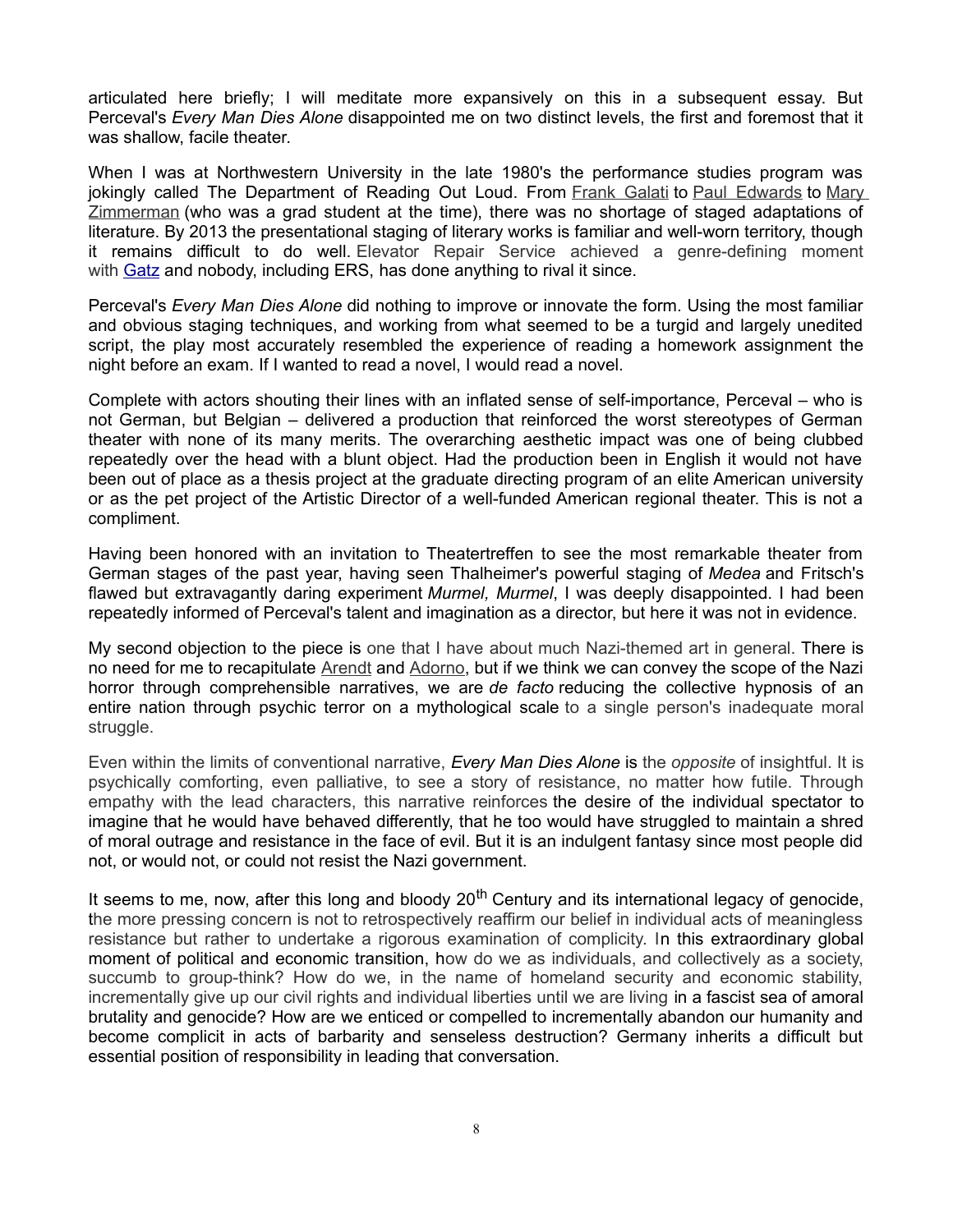Perceval's production of *Every Man Dies Alone* doesn't tackle these questions, which is not his fault but that of the text. Perceval's fault lies in choosing to stage the work in a manner faithful to the original source without truly investigating the contemporary implications and resonance of the novel. That instinct, and the rather facile notion that love is, somehow, redemptive in the face of fascism and genocide, is as much a capitulation to the quotidian as Roberto Benigni's *Life Is Beautiful*and in that capitulation failed to live up to the epic demands of the subject and the intellectual rigor of the German stage.



*Poster at Brecht-Weigel Memorial House*

**Tuesday** morning we had another symposium at the hotel followed by a lovely lunch hosted by The Federal Foreign Office's Division of Interregional Cultural Projects, The Arts. After lunch we split up into two groups. My group took a field trip to the [Brecht-Weigel Memorial,](http://www.adk.de/en/archive/memorial-centres/brechtweigel-memorial-centres.htm) informally known as Bertie's House. (Just kidding, it was the home of Bertolt Brecht and his wife Helene Weigel.) After Helene's death in 1953 the home was preserved exactly as she left it, and Brecht's books and belongings are placed in such a way as to suggest he has just stepped out for a walk or a drive. It is quite nice and the tour guide was very energetic and informative.

Having a few hours to spare between our visit to the Brecht-Weigel Memorial and that evening's performance, Meiyin and I took a short tourist-y boat trip on the Spree followed by a visit to the [Memorial to the Murdered Jews of Europe,](http://www.stiftung-denkmal.de/en/memorials/the-memorial-to-the-murdered-jews-of-europe.html) which was very moving, and a quick visit to the [Brandenburg Gate.](http://www.berlin.de/orte/sehenswuerdigkeiten/brandenburger-tor/index.en.php) Sometimes it is nice just to be a tourist.



*The cast of "Odipus Stadt" running up the half pipe.*

Finally we ended up at The Deutsches Theater Berlin for Stephan Kimmig's *Ödipus Stadt*. If Constanze Becker was the center of Thalheimer's *Medea*, then [Susanne Wolff](http://www.deutschestheater.de/english/home/oedipus_city/susanne_wolff/) was the vital, beating heart of Kimmig's *Ödipus Stadt*. The production linked Sophocles' *Oedipus Rex* and *Antigone* with Aeschylus' *Seven Against Thebes* and some selections from Euripides to create a chronological epic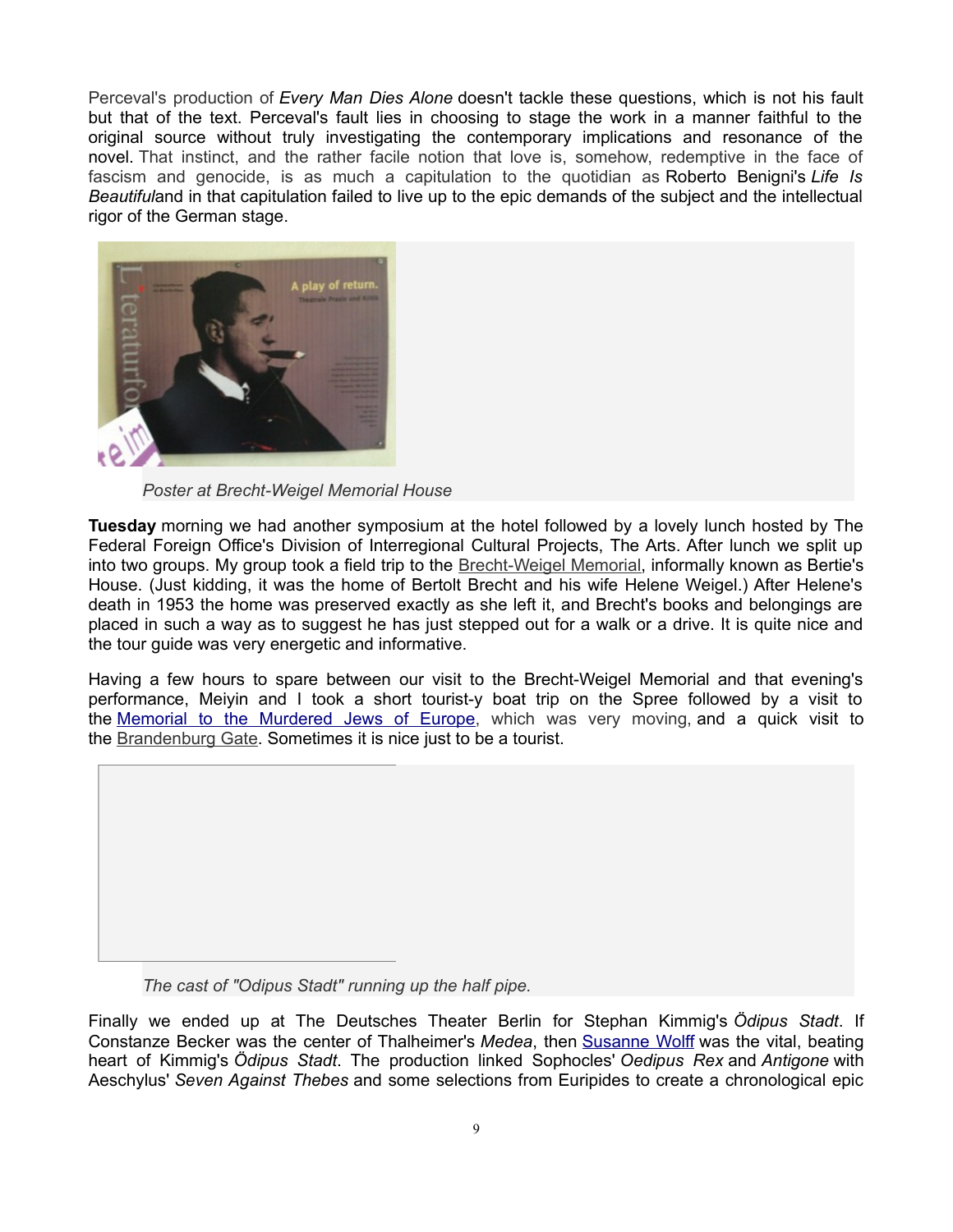of the downfall of Thebes. The resulting story was, surprisingly, a telling of Creon's reluctant rise to power and subsequent fall, emerging from Oedipus' shadow only to be crushed by the effort of purging Thebes of Oedipus' tainted legacy. It seemed to have special resonance given [the controversy around](http://www.newyorker.com/online/blogs/books/2013/05/unburied-tamerlan-tsarvaev-and-the-lessons-of-greek-tragedy.html) [the burial of Tamerlan Tsarvaev](http://www.newyorker.com/online/blogs/books/2013/05/unburied-tamerlan-tsarvaev-and-the-lessons-of-greek-tragedy.html) occurring back home.



*Susanne Wolff as Kreon in "Odipus Stadt"*

In Kimmig's production Creon is played by the charismatic Susanne Wolff, her lean, defined musculature swathed in black, her raven tresses slicked severely back, while the other actors are dressed in neutral beiges and earth tones, be-skirted regardless of gender, differentiated only by small accents of costume and accessories. The set was reminiscent of a skateboarder's half pipe as designed by Ikea - blonde wood on an incline, curving up the back wall of a spare, white stage.

By both talent and design Wolff offers an extraordinary performance, bringing the character of Creon into previously unseen clarity. Even as Oedipus proceeds to set his own tragic fate in motion, Creon is present, the embodiment of the Guardian of The State. The King is a Thing, but the State existed before and will exist after. We see Creon forced by circumstances (and then by desire) to move from civil servant to King, and the toll his unleashed ambition takes on his conscience and sense of moral certainty.

Wolff had two particularly striking moments as Creon in *Ödipus Stadt*: first when alone, trying on the crown and imagining himself King. Like Prince Hal at Henry IV's bedside, Creon is weighing both the opportunity and the burden of being King. Wolff, a deft and agile performer, tries on dispositions, demeanors and tones in rapid fire sequence creating a scene that is at once humorous and fraught. Her second extraordinary display of masterful acting was a slow procession across stage bearing the dead body of Creon's son Haemon. This moment brilliantly complicates Wolff's heretofore genderneutral presentation of Creon, she is at once masculine guardian of order in the *polis* and mother bereft at the loss of her only and much-loved son.

These sorts of complications and nuances run throughout the production and once again, my preshow trepidation turned to engagement and admiration as the familiar characters of *Ödipus Stadt* set out inexorably on their tragic journey, no less horrible for being familiar.

After Kimmig's *Ödipus Stadt* I began to appreciate the German model. While it is not the *only* model for producing theater of scale, it has its advantages. There have been numerous times over the years in NYC where I have seen a director's original work and then seen them take on a classic only to be more impressed and satisfied with their work on the classic. There seems to be something about approaching the well-known and familiar that is liberating, that allows the director to focus more purely on creating the *gestalt* of the play without getting distracted by irrelevancies, getting mired in debates with living playwrights or arguments with self-important actors. The conceptual structure of Director's theater and its associated aesthetic conditions and frameworks support a level of investigation and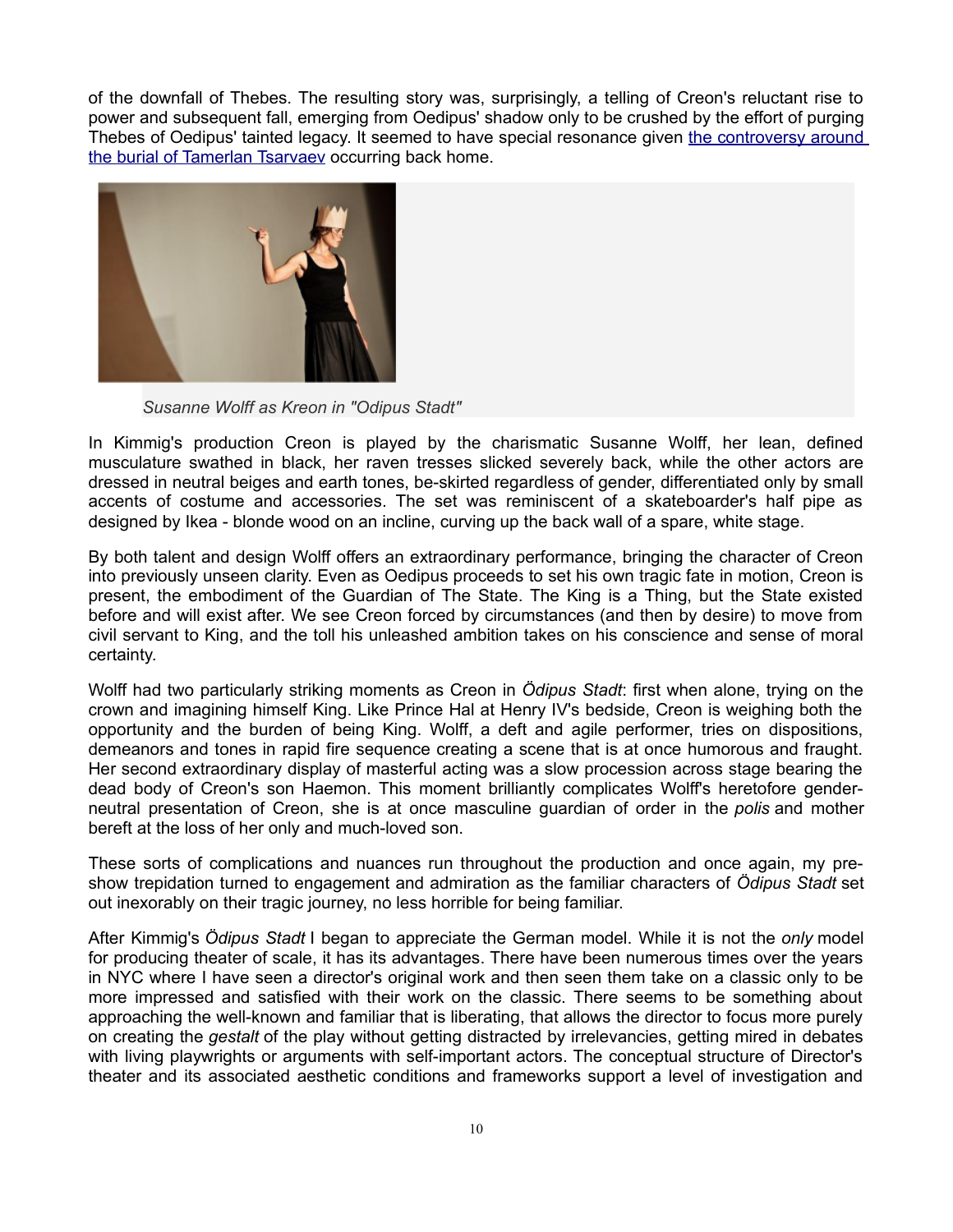ambition that is unlikely to be supported in any other context.

That being said, the system is not without its flaws. **Wednesday** morning the dramaturge for *Ödipus Stadt*, Mr. John von Düffel, arrived at our symposium to answer our questions. Most of the feedback was positive, but one of our colleagues from Greece pointed out that it was dramaturgically unsound to mix Aeschylus, Sophocles and Euripides together in one presentation without at least calling attention to it in some way. Each writer represents a different moment in Athenian democracy; their styles, themes and resonance were distinctly different than each other.

This raises more questions than can be addressed here, both in terms of this specific production and the larger issues about the aesthetic assumptions of German State Theater. The clarity and stability of the structures supporting the State Theater system allow directors to undertake ambitious projects that one might not imagine realizing elsewhere. At the same time, the thinking that undergirds this structure reinforces an adherence to order, a rigidity of process and fixity of construct that resists innovation. To the outside observer the State Theater system contains a pervasive but unrecognized blindness to the nuances of cultural difference and all that implies, thus inhibiting a rigorous interrogation of context. But more on that in the next essay.



*Participants in Rimini Protokoll's "Remote Berlin"*

Late afternoon Wednesday our group was invited to participate in [Rimini Protokoll'](http://www.rimini-protokoll.de/website/en/)s *[Remote Berlin](http://english.hebbel-am-ufer.de/programme/schedule/kaegi-rimini-remote-berlin/)*, presented by the Hebbel am Ufer [\(HAU\)](http://english.hebbel-am-ufer.de/) Theater. *Remote Berlin* is the local iteration of Rimini Protokoll's ongoing project, *Remote X*, a site-responsive audio walking tour that is adapted to each city where it is presented. Each person is given a headset and receiver and the group sets out guided by a disembodied voice. I'm not sure how it works technically, but the group has a "minder" who seemed to have some kind of transmitter in her backpack. If one began to lose the signal, moving closer to the "minder" strengthened it. It was unclear whether this person was also controlling the pace and sequence of playback or just serving as a kind of radio tower, but the narrative soundscape itself did seem to be somewhat adaptive.

The concept was that this disembodied voice is an entity created by the technology of Artificial Intelligence and the narration served to frame the experience of every day life by calling attention to our interaction with, and dependence on, machines.

The creator, [Stefan Kaegi,](http://www.rimini-protokoll.de/website/en/about_sk.html) used a computer-generated language program that constructed the sentences from phonemes taken from multiple sources. The narrative played with ideas of group-think and behavior, swarms, flocks and hordes, the omnipresence of technology, the varieties of experience in the urban landscape and moments of dissonance between interiority and exteriority.

Immediately upon completing the experience I was quite taken with it. Audio tours have been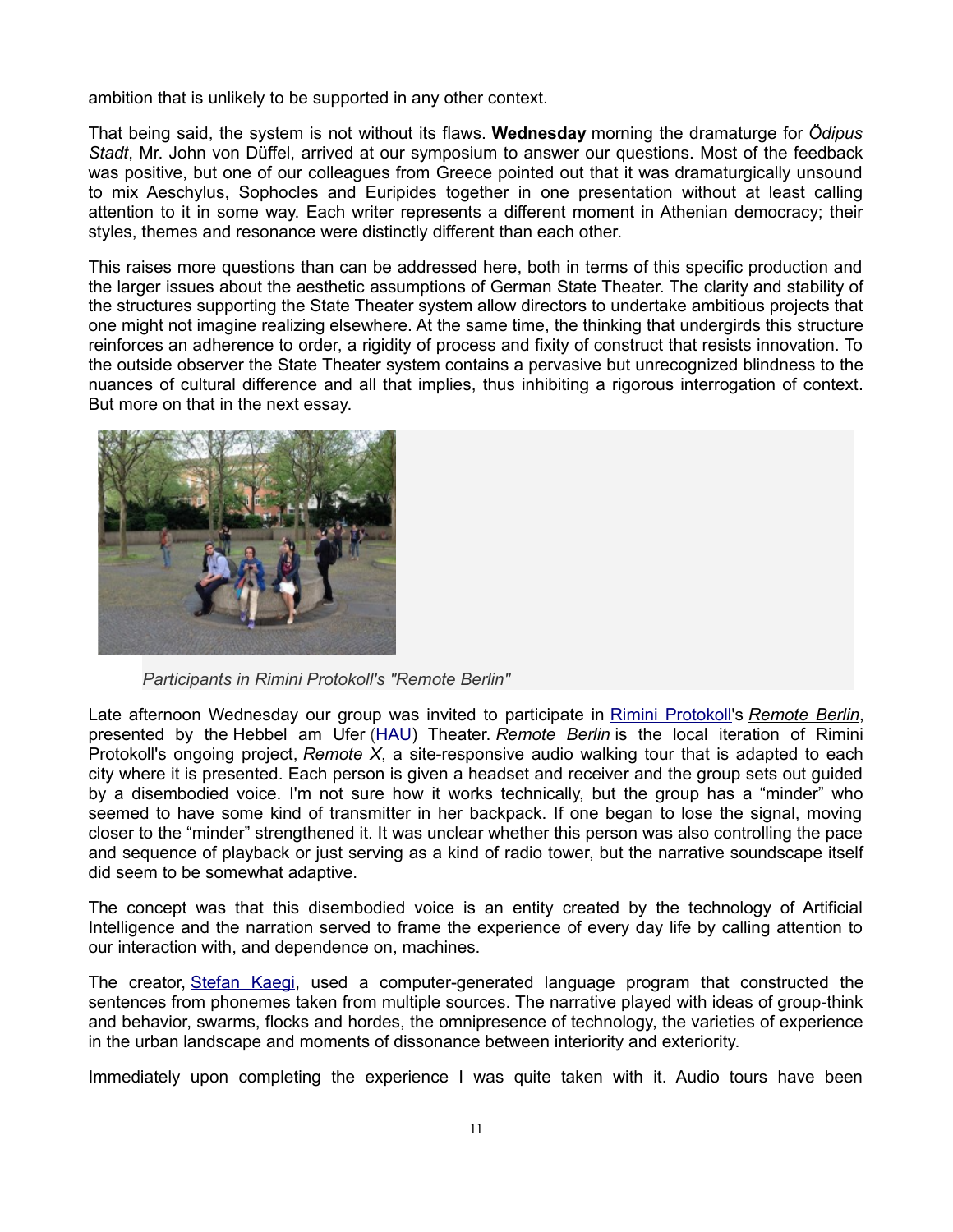something of a trend the past few years and I enjoyed *Remote Berlin*'s writing, the light humor and the casually profound insights into the cityscape. But upon further reflection, though I still am favorably inclined towards the piece, I began to feel that it was perhaps less insightful than it could have been. I had a very striking personal moment when we stopped at a crosswalk, heeding the instructions of the "Walk/Don't Walk" sign where I was encouraged to reflect on our tacit agreement to abide by these signs. Kaegi's text, as I recall, framed this interaction as man/machine, but I thought about it differently, about the delicate balance between willing participation in the unspoken social contracts that underpin law and order versus the submission to the unmitigated power of the State that is manifest in every street sign giving orders and reinforcing normative behavior. Where, I thought, is the line between responsible citizenship and passive complicity?

Even later I wondered what *Remote X* would be like in different cities, how precisely it would be tailored to the history, culture and aesthetics of a specific city. Remote Berlin did not feel particularly tailored to Berlin except in the most surface-y ways. But Berlin, Tokyo, Paris, New York, Moscow, London, Sarajevo – every city in the world has a profoundly different history and street life, a different feel, a different set of conditions. What is visible and invisible, what is the nature of presence and absence in the urban environment? Which cities destroy their physical history and which preserve it? For that matter, the movement of population between city and countryside has fluctuated over time and the meaning and purpose of the city has been subject to change. How does this audio tour draw us into this kind of fundamental reconsideration of place? I found myself retrospectively wishing the narrative had gone deeper and been more challenging. That being said, the narrative as I experienced it did provoke these thoughts in me, so perhaps that is what it intended to do all along.

After completing *Remote Berlin* a few of us raced over to the [Schaubühne](http://www.schaubuehne.de/) to see Romeo Castellucci's *[Hyperion: Letters of a Terrorist](http://www.schaubuehne.de/index.php?page=program&sub=repertoire&id=926036&language=en_EN)*, a new work presented as part of the Festival Internationale Neue Dramatik (or, [F.I.N.D.\)](http://www.schaubuehne.de/en_EN/program/festival) After seeing [On The Concept of the Face...](http://peakperfs.org/performances/concept_face) at Montclair earlier this year I wasn't quite sure I was in the mood for Castellucci, but I found myself quite engaged and appreciative of this new work.

*An early stage image from Castellucci's "Hyperion"*

Castellucci takes his inspiration from the revered German Romantic poet [Friedrich Hölderlin](http://en.wikipedia.org/wiki/Friedrich_H%C3%B6lderlin)'s epistolary novel *[Hyperion](http://en.wikipedia.org/wiki/Hyperion_(H%C3%B6lderlin_novel))*. The novel is the story of Hyperion, a Greek who joins an uprising against foreign occupiers (perhaps inspired by the [Orlov Revolt of 1770\)](http://en.wikipedia.org/wiki/Orlov_Revolt). From what I read in the program copy, the brutality and senselessness of the war and the subsequent failure of society to live up to his revolutionary ideals results in Hyperion's disillusionment and bitterness. Here Hyperion may be seen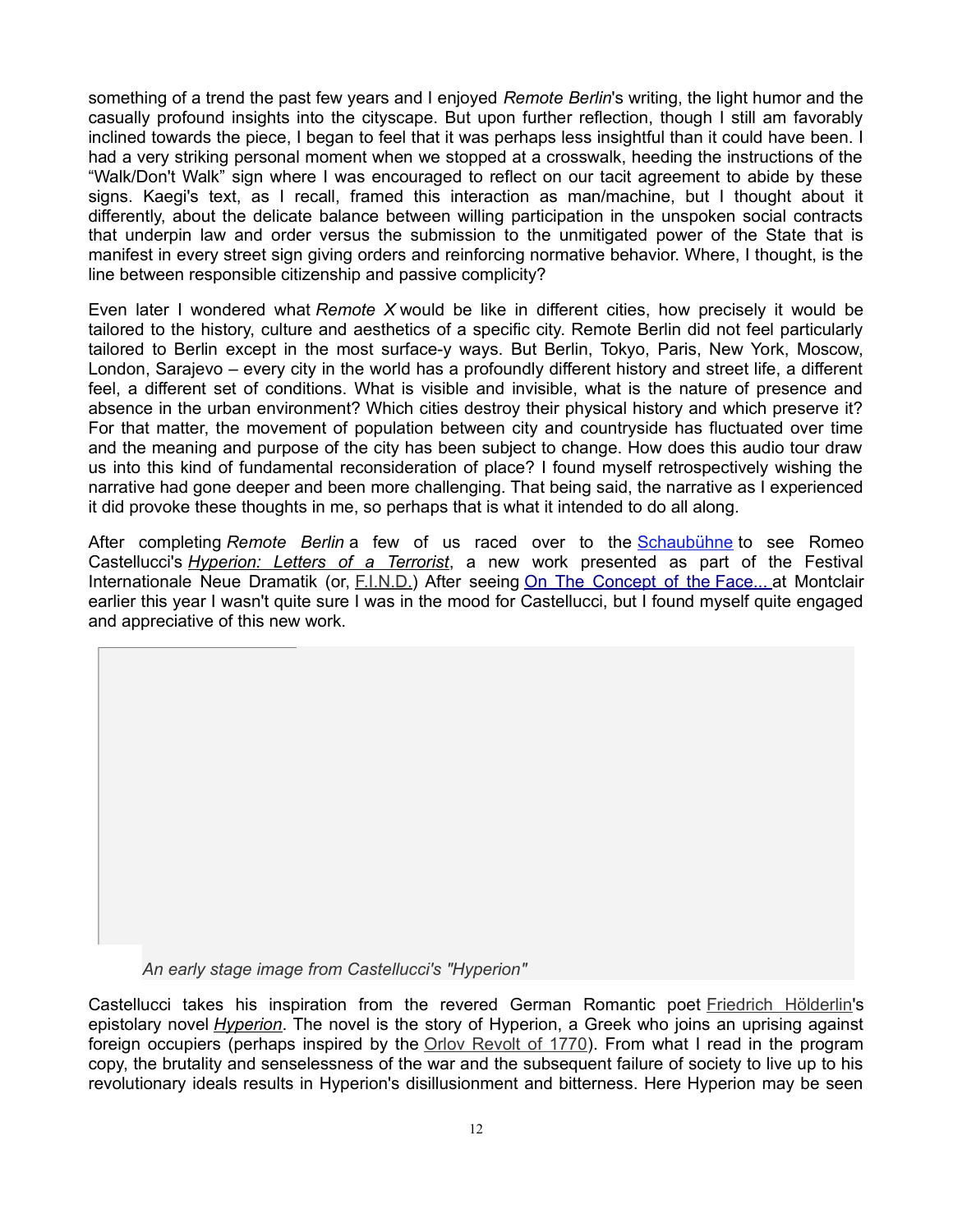as a stand-in for Hölderlin himself who, along with Hegel and Schelling, his classmates at Tubingen Seminary, were set ideologically adrift when the French Revolution descended into the Reign of Terror, ultimately to be superseded by Napoleon. Hegel and Schelling went on to develop the school of thought known as [German Idealism.](http://en.wikipedia.org/wiki/German_Idealism) And that's about as much as I have been able to figure out thus far.

Going in to *Hyperion: Letters of a Terrorist* I knew almost none of the information cited above beyond the barest outlines and found myself struggling to make sense of it, at first. But when I stopped *trying* to find meaning, the meaning began to reveal itself.

The play opens on a beautifully detailed set of a chic modern apartment. A man picks up his briefcase, puts on a hat and overcoat and leaves the apartment, turning of the lights and firmly closing the door behind him. The audience sits and waits for what must be five minutes when we hear a scuffling and then shouting followed by a tactical assault by a S.W.A.T team of German *polizei*. They batter down the door, leading in bomb sniffing dogs and proceed to destroy the apartment, emptying all the drawers, ripping apart the furniture in search of incriminating evidence. The police move down into the audience and shout at the audience to leave, emptying the theater and forcing all the theatergoers into the street where we wait, without direction, for twenty minutes.

It was fascinating to see how many audience members were already hostile to the play at this point, how angry they were at this disruption of their expectations and how closed they were to the possibility of what might follow. You could hear it – in German, English and a few other languages – the audience was divided between people who were intrigued and looking forward to the next part and those who were, for all intents and purposes, disengaged and alienated, who would return to the theater only grudgingly.

After about twenty minutes we were admitted back into the theater. The stage now looked like a more familiar Castellucci set: a huge white cube with small white objects center stage – a bed, a nightstand, a pedestal. Slides are projected that tell the story of an old injured dog with cataracts that has been cast for tonight's performance. The dog is led onstage and cued to react (looking in different directions, barking) from offstage as nouns appear in large projections on the three walls of the white cube. Eventually the dog is led offstage and a young girl in street clothes led to the stage by a woman, possibly her mother. The girl removes her outer garments until she is clad only in a classical white robe, wearing a garland of gold. She strikes a pose on the white pedestal and proceeds to intone sections of the Hölderlin text in a hushed whisper, heavily miked. She strikes one iconic pose after another, running through the physical vocabulary of Classical statuary.

After a few minutes the young girl is joined onstage by a young woman who eventually replaces the young girl, appearing naked and painted white as she picks up the text. After a certain time she steps down from the pedestal, removes her clothing, cuts her hair and puts on a new costume – a white shirt and loose grey pants, abstract but reminiscent of what one might imagine to be the uniform of a Romantic poet. They young woman is replaced by a middle aged woman and she, in turn, is replaced by a more mature woman, the remarkable [Angela Winkler.](http://en.wikipedia.org/wiki/Angela_Winkler)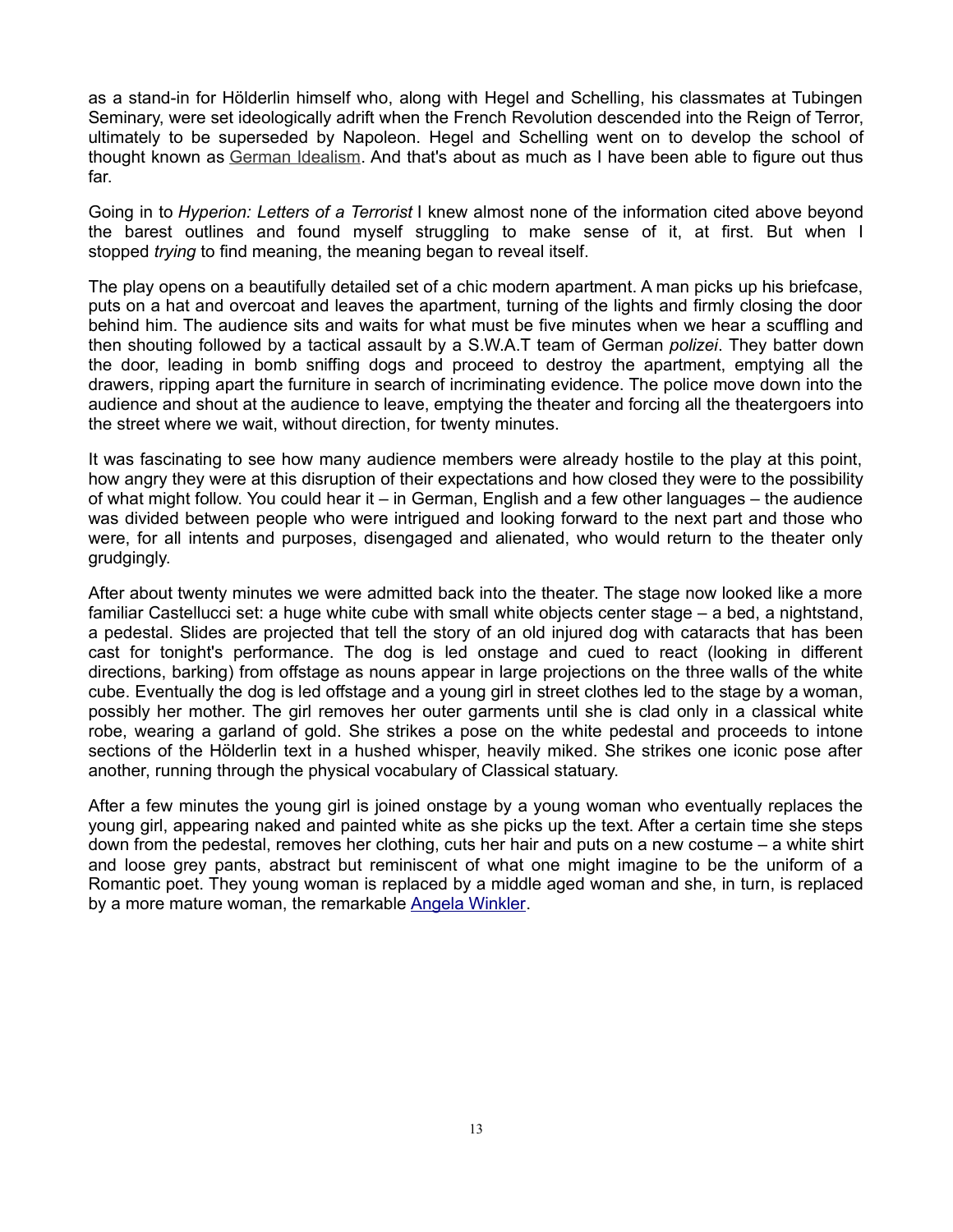

*Angela Winkler in Castellucci's "Hyperion" © Arno Declair*

As I recall, Winkler concludes her speech and thus the mortal life of the individual poet. I didn't take notes but I recall that it was at this point there was a transition where the original apartment set was nudged in from the wings, framing the center white cube but never fully intruding. We see the *polizei* on the periphery but they never fully enter the white space. And then time passes – literally. Words projected on the back wall convey the passing of time – 10 minutes, 10 years, a thousand years, millenia, eons, ages and ages until we find ourselves back again in a new white space, smaller than before, closer to the foot of the stage and arrayed differently. [Eva Meckbach](http://www.schaubuehne.de/en_EN/ensemble/actors/25005) takes the stage with an ocular microscope and a vibrator, continuing the recitation of Hölderlin's text in front of a massive projection.



*Odaliske mit Kamera am Auge und Vibrator am Fuss: Eva Meckbach © Arno Declair*

Consistent with the Utopian revolutionary ideals associated with Romanticism, Hölderlin's text laments the roughness of human behavior, its betrayal of the purity of primal nature and the corruption by the world of the unsullied artistic spirit. I don't have access to Castellucci's script but I found [a copy](http://www.scribd.com/doc/54416612/FRIEDRICH-HOLDERLIN-Hyperion-and-Selected-Poems)  [of](http://www.scribd.com/doc/54416612/FRIEDRICH-HOLDERLIN-Hyperion-and-Selected-Poems) *Hyperion* [online](http://www.scribd.com/doc/54416612/FRIEDRICH-HOLDERLIN-Hyperion-and-Selected-Poems) and culled a section that Castellucci excerpted for his production:

*So I arrived among the Germans. I did not demand much and was prepared to find even less. I came there humbly, like homeless, blind Oedipus to the gates of Athens, where the sacred grove received him; and fair souls came to greet him—*

*How different my experience!*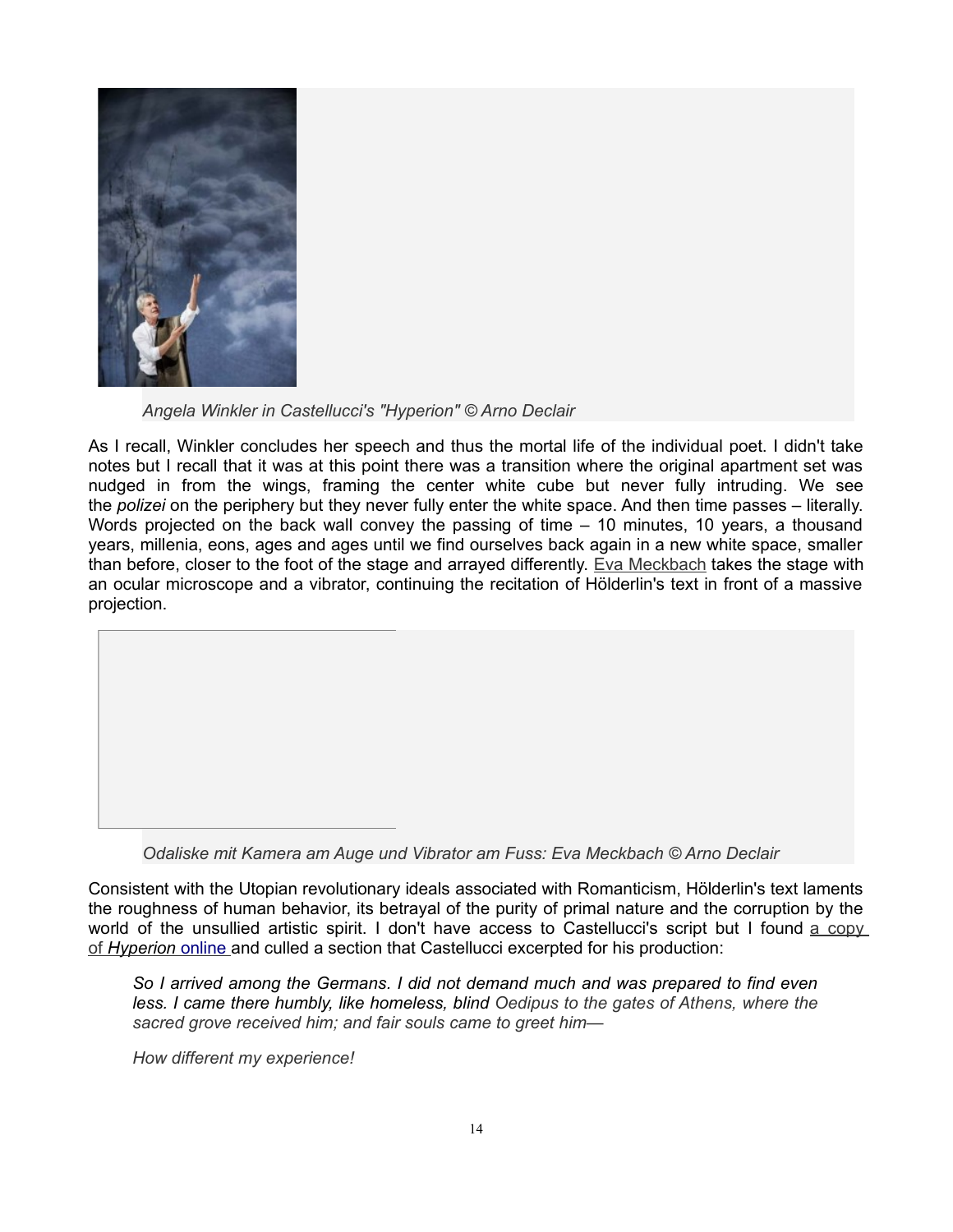*Barbarians from the remotest past, whom industry and science and even religion have made yet more barbarous, profoundly incapable of any divine emotion, spoiled to the core for the delights of the sacred Graces, offensive to every well-conditioned soul through the whole range from pretense to pettiness, hollow and tuneless, like the shards of a discarded pot—such, my Bellarmin! were my comforters.*

*It is a hard saying, and yet I speak it because it is the truth: I can think of no people more at odds with themselves than the Germans. You see artisans, but no men, thinkers, but no men, priests, but no men, masters and servants, but no men, minors and adults, but no men—is this not like a battlefield on which hacked-off hands and arms and every other member are scattered about, while the lifeblood flows from them to vanish in the sand?*

*Everyone follows his own trade, you will tell me, and I say the same. Qnly, he must follow it with his whole soul, must not stifle every power in him that does not precisely accord with his official designation, must not, with this niggardly anxiety, literally and hypocritically be only what he is called; let him be what he is, earnestly, lovingly, then a spirit jives in all that he does; and if he is forced into an occupation in which the spirit may not live, let him cast it off with scorn and learn to plow! But your Germans choose not to go beyond the barest necessities, which is the reason why there is so much botched work among them and so little that is free, that gives any genuine pleasure. Yet that could be overlooked, were not such men of necessity insensitive to what is beautiful in life, did not the curse of godforsaken unnature everywhere lie upon such a people,—*

The dense and formal but extremely passionate writing, provocatively edited to goad the audience, exists in stark contrast to Castellucci's measured, painterly, almost serene presentational aesthetic. Yet both text and form operate in similar ways. The content overtly challenges the audiences by using the words of a revered, iconic German poet to accuse the audience of being pretentious, petty, insensitive barbarians while the form implicitly rejects the declamatory acting style and, mostly, adherence to classical narratives. The tension between Castellucci's deliberate pacing and the volatile text reinforces the tension he is attempting to create in the audience, which is a wider frame for the tension represented onstage between the "real" world of the apartment and the abstracted poetic world of the ideal.

Castellucci seems to intend that the white cube containing first the dog, then a series of women as Classical statues and the embodied poet, represent idealism and purity of thought; the simple clarity of the naive revolutionary. The aforementioned tension suggests that this Romantic impulse is at once noble and fatally flawed. Castellucci's tableaux unfold at a stately pace employing a filmic visual language to suggest reflective interiority. By partially reintroducing the destroyed apartment into the white space during a transitional moment in the work, he establishes a tension between the ideal and real, he suggests the threat of the unyielding idealist turned ideologue and poses a question about the relationship of the visionary artist to the visionary ideologue. Is the poetic impulse related to the terroristic impulse? Are they alternate manifestations of the same radical desire to change the world? Are they both, in some way, tied to an ageless human desire to escape mere temporality and mortality by linking oneself to the eternal? And when the state crushes the terrorist is it, by extension, crushing the idealist?

I found the production at once challenging and deeply gratifying. On an aesthetic level I was intrigued, as with *Murmel Murmel*, by the possibility of applying a more visual arts-based critical framework to the piece. Of late I have been thinking more deeply about the construction and operation of the performance object as dynamic embodiment expressed in fixed space over time, and in that context *Hyperion: Letters of a Terrorist* was a thought-provoking and intricate model. (See Aleida Assmann's essay ["How Long Is the Present? Time Structures in the Theater"](http://www.goethe.de/kue/the/tst/en10330790.htm) and my earlier,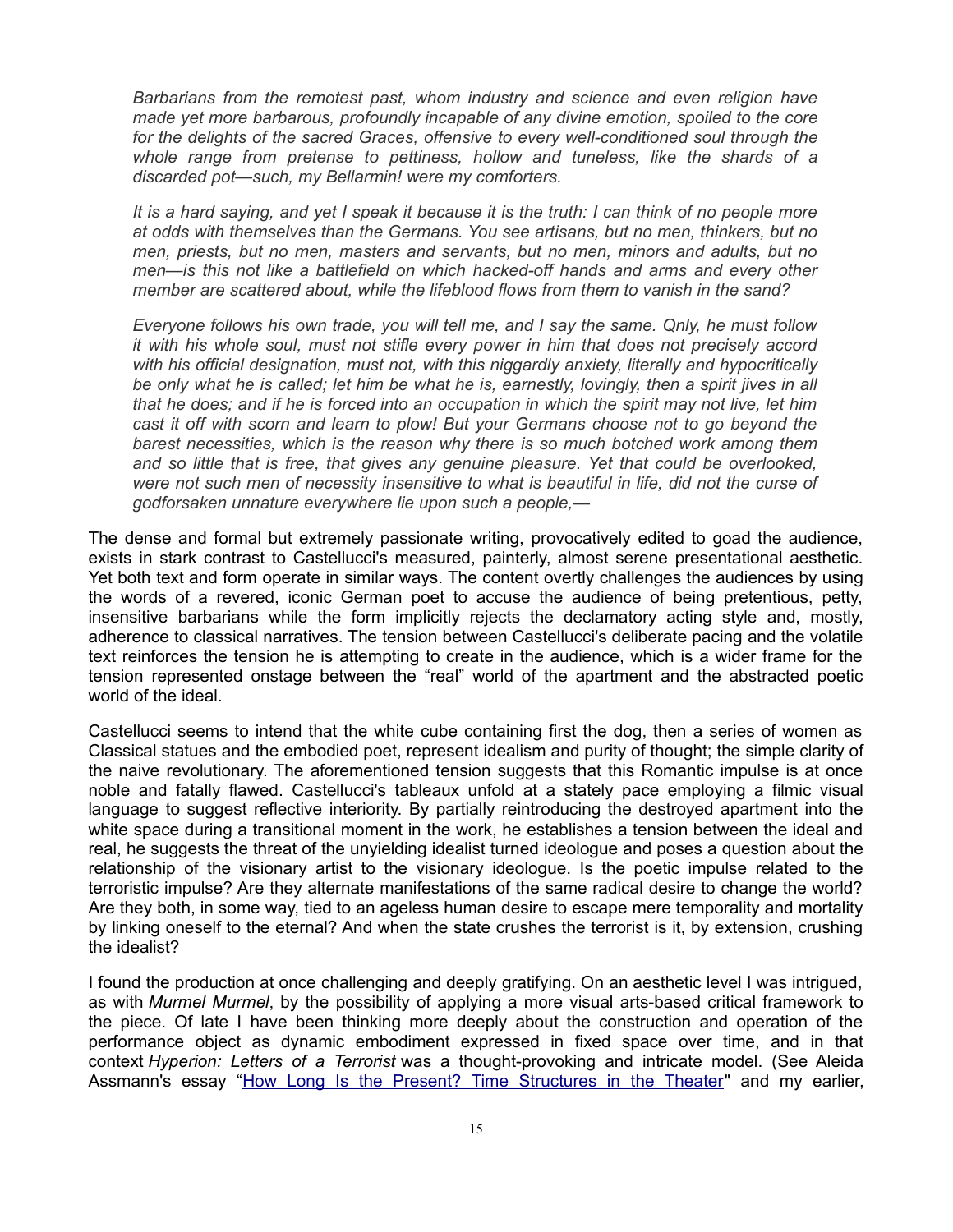preliminary essay on the subject, ["Some Thoughts on Attention, Language and Demand"](http://www.culturebot.org/2012/07/13854/some-thoughts-on-attention-language-and-demand/)).

On a cultural level I was curious to learn more about [Holderlin as a writer and his role in German](http://www.lrb.co.uk/v26/n18/theodore-ziolkowski/breathing-in-verse) [history and ideas.](http://www.lrb.co.uk/v26/n18/theodore-ziolkowski/breathing-in-verse) I also wanted to try to understand how this particular production might read to a wider German audience, given what appears to be a longstanding cultural fixation on self-definition that seems to exist in a state of perpetual conflict between pride in a national character predicated on rigor, ideals and industriousness and the ever-present recent history of those positive qualities taken to their negative, tragic and brutal extremes. But like every experience of my visit to Berlin, each question led to new questions and deeper complexity. I have no doubt that these questions and the pursuit of answers will persist in perpetuity.

My favorable impressions of *Hyperion: Letters of a Terrorist* were not universally shared among my colleagues, and though I cannot read German to gauge the local reaction, I did find [a rather dismissive](http://www.ft.com/intl/cms/s/2/8e49329e-907e-11e2-862b-00144feabdc0.html#axzz2UnJ95F6N) [review in the Financial Times of London,](http://www.ft.com/intl/cms/s/2/8e49329e-907e-11e2-862b-00144feabdc0.html#axzz2UnJ95F6N) and so will infer that I may well have held the minority opinion.

I spent Thursday morning at my leisure, wandering the neighborhood around the hotel and taking in the wonders of the historic and colossal luxury department store [KaDeWe](http://www.kadewe.de/en) located directly across from the majestic Wittenbergplatz U-Bahn Station... that just happens to have been the embarkation point to some of the most notorious concentration camps of the Nazi regime.



*KaDeWe (left), Wittenbergplatz U-Bahn Station (right)*

That's what it's like to be in Berlin – it fucks with your head. And I haven't yet written about all the amazing, intense, thoughtful colleagues I was talking to every day at the symposium. That'll come later.

I have to admit, at this point of the trip my brain was just about overloaded – so many big ideas, so many big productions, so many thoughts, feelings, experiences – I started to wonder how I was ever going to sort through all of it. And it was in this mindset that I steeled myself for Sebastian Hartmann's *[Krieg und Frieden](http://www.berlinerfestspiele.de/en/aktuell/festivals/theatertreffen/tt13_programm/tt13_programm_gesamt/tt13_veranstaltungsdetail_62427.php)*, presented at the [Volksbühne](http://www.volksbuehne-berlin.de/english/calender/) in a production of the [Centraltheater](http://www.schauspiel-leipzig.de/) [Leipzig](http://www.schauspiel-leipzig.de/) and [Ruhrfestspiele Recklinghausen.](http://www.ruhrfestspiele.de/)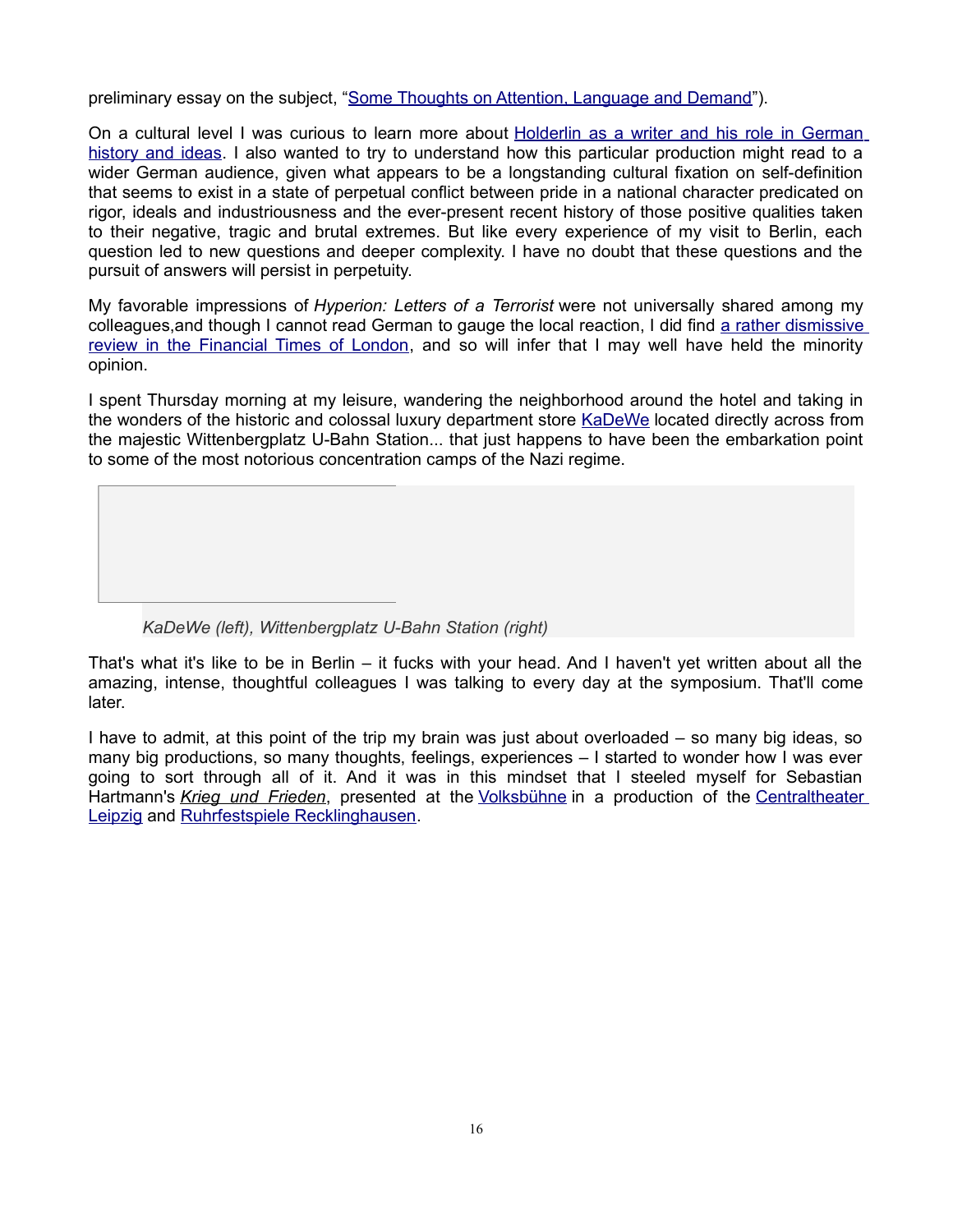

*Napoleon in "Krieg und Frieden"*

I knew nothing about the production at all and was prepared for a struggle. Even as I entered the theater I was bracing myself for a heroic act of endurance. At five hours, ten minutes long with two intervals, *Krieg und Frieden* trumped *Everyone Dies Alone* by almost an hour and at 1500 pages under the best of circumstances, Tolstoy trumped Fallada by about 1000 pages. I can be excused for never having read Fallada, but *War and Peace* is a classic, one I certainly should have read by now, one that I imagined all German students reading in high school. There was no chance that I was going to be able to follow this epic staging of a Russian masterpiece, performed in German and translated into English supertitles. After the faithful staged representation and declamatory acting of *Everyone Dies Alone,* I thought I knew what to expect from *War and Peace*. I suppose I should have read the website more closely, which describes the production thusly:

*Sebastian Hartmann and his cast find an intelligent and original answer to the challenge of Tolstoy's epic work of world literature....*

*This adaptation from Leipzig follows neither the rampant trend for Reader's Digest renditions nor the discursive method of breaking up material in the style of Frank Castorf. Instead of presenting linear plots, it is structured by motifs, condensing recurrent topoi into essential scenes with strong images, and it is only logical that they end up dealing with the ultimate issues. "I", "Death" or "Faith" are appropriately complex titles of some units of meaning from this five-hour performance, which takes place on a highly symbolic, tilting and lifting stage platform.....*



*the big, mechanical platform*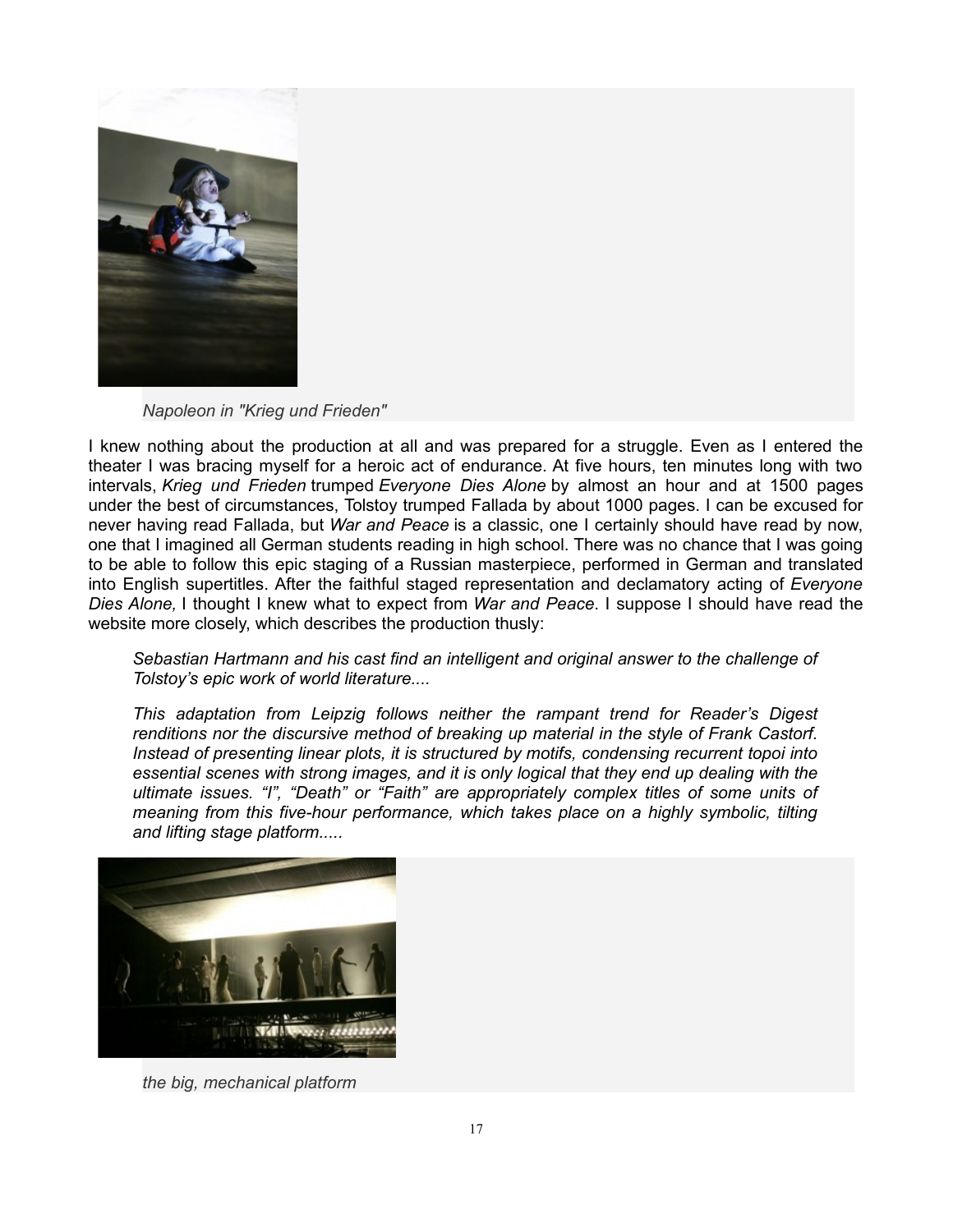I started to pay attention before the play even started, when director Hartmann walked onstage to announce that one of the actresses had injured herself the previous evening and was being played by an understudy. He asked us to be supportive of her as she undertook the role. This was curious, I wondered if it was part of the performance or not. It was not, but it may as well have been. As I recall – and I admit my memory is a bit fuzzy – the lights went down and composer/musician Sascha Ring (aka Apparat) took the stage with his band. (See the Pitchfork review of the soundtrack [here.](http://pitchfork.com/reviews/albums/17624-apparat-krieg-und-frieden-music-for-theatre/)) At the same time the cast, clad in classic Russian costume, took their places in a row of seats below the apron of the stage, facing the audience from the orchestra pit. A familiar gimmick, but beautifully staged. They are the audience, watching the real audience while watching the musicians play moody, atmospheric art rock as if at a 19<sup>th</sup> century Russian opera. It shouldn't have worked, but somehow it did.

The first scene rapidly gave way to a series of seemingly disconnected fragments of text and movement, little snippets of story that suggested Tolstoy while never cohering. Unsure what to expect I kept waiting for the performance to resolve into a narrative and found myself frustrated. Shouting and overacting, philosophizing, heavy-handed symbolism. I was about to give up but towards the end of the first act the massive mechanical lift that was the centerpiece of the set shifted position – yet again – with the downstage left corner raised like the prow of a ship moving confidently into the unknown, the only certainty being tragedy and death. One of the older actors struck a noble pose and spoke a speech in stately, rigorous tones that seemed to suggest noble resignation to his fate as the captain of a doomed ship. I don't recall the exact text but I remember being very moved by the power of the stage image alone, impressed by the tonal shift from sound and fury to hushed, ominous, resigned dignity.

I came back after the interval and gave myself over to the production. I realized with some relief that there was not going to be a narrative and I could stop looking. There was not going to be a story, or characters in the traditional sense. It was as if the first act dispensed with all the stereotypical surface tropes of Epic German State theater and dove in under the hood saying, "Now that we've got that out of the way, let's see what this baby can really do!"



*the massive video screens*

Over the course of the next four hours I marveled at this astonishing accomplishment. The sheer scale of the production is enough to do humble the most ambitious American director: a custom-designed, fully dynamic, mechanical platform/lift that is bigger than most stages, huge epic hi-tech video and lighting design, blisteringly loud hi-definition audio, luxurious costumes, rock star musicians, famous actresses. The only thing even comparable to *Krieg und Frieden*'sstagingis maybe LePage's colossal set for *[Das Rheingold](http://www.newyorker.com/online/blogs/culture/2012/05/the-met-ring-cycle-critics.html)* at The Met. But Wagner is a known quantity and a guaranteed hit, and from what I hear LePage stuck pretty closely to the script on that one. *Krieg und Frieden* is a whole new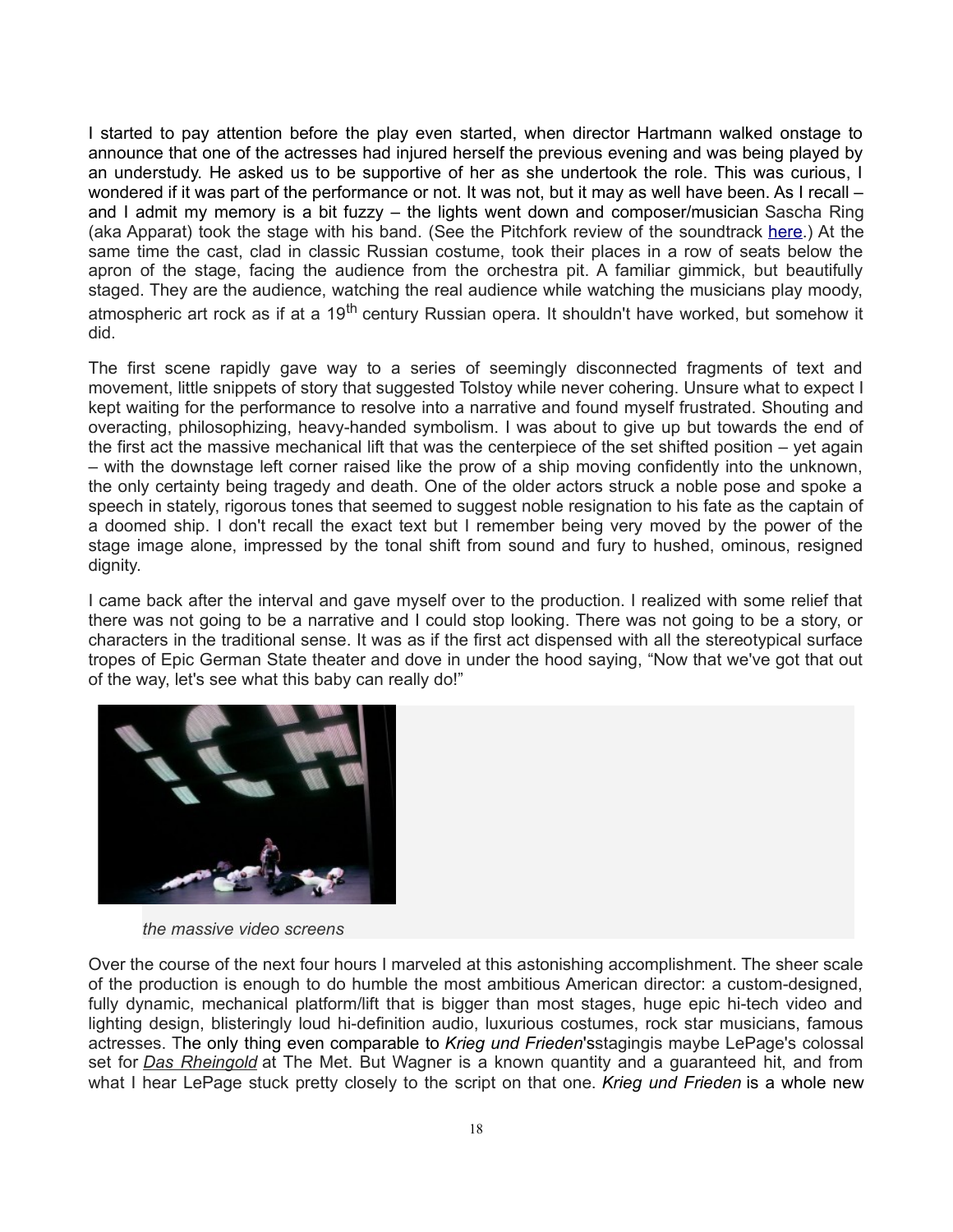thing and Hartmann is a relative newcomer. I doubt anyone in the States would sink this much into a guaranteed hit jukebox musical on Broadway, much less a five-hour imagistic multimedia montage remix riff on Tolstoy.

But more even then the technical accomplishment was the theatrical ambition and its realization. Hartmann literally used every single theatrical device you could possibly imagine: direct address, breaking the fourth wall, meta-commentary, audience interaction, you name it. And it shouldn't have worked but somehow it did. More than once I found myself thinking this thing was just going to go completely off the rails into self-indulgent disaster, but somehow Hartmann's sheer willingness to push the form to the edge of complete failure – like pushing an automobile's engine beyond what it has been tested to withstand – made this epic ride a total thrill. And his stellar team of actors, musicians, designers and technicians managed to more than deliver what was needed.

*Krieg und Frieden* takes Tolstoy's proposition to create an iconic work of art so epic as to sufficiently engage with the biggest, most perpetually perplexing questions and seemingly intractable problems of human existence and meets the challenge. Using Tolstoy's narrative and characters as raw material, Hartmann constructs an elaborate, interlocking multimedia remix fever dream of a production. Imagine being bed-ridden with the flu with only a copy of *War and Peace*, a CD by The National and a television set stuck on a channel that only shows David Lynch films. Imagine you are [robotripping](http://www.urbandictionary.com/define.php?term=robotrip) and fitfully shifting between sleep and wake, unable to tell what is real and what is fiction; a hallucination of an epic battle in St. Petersburg blends into a werewolf manually pleasuring a female midget Napoleon.

The final act begins with an extended absurd quasi-Symbolist comic scene with bizarrely costumed characters representing ideas clowning around, it becomes "meta" as it falls apart and they acknowledge that it isn't working. They seem to be referencing both the scene itself and the entire premise of Tolstoy's endeavor to reconcile these issues of war and peace through dialectics. As I recall it's at this point that Heike Makatsch emerges from the ensemble and delivers a monologue in direct address that, basically, explains all the fundamental ideas under the play. It is not unlike the concluding monologue in Brecht's *[Good Person of Szechwan](https://en.wikipedia.org/wiki/The_Good_Person_of_Szechwan)* but, instead of concluding the play, another actor takes over and asks the audience what they think, and the ensemble talks with the audience for a few minutes.



*Heike Makatsch*

The whole thing is crazy and over the top and seems destined to fail but somehow it works. To continue the car metaphor, it is as if they gave Hartmann the keys to the Batmobile and, knowing he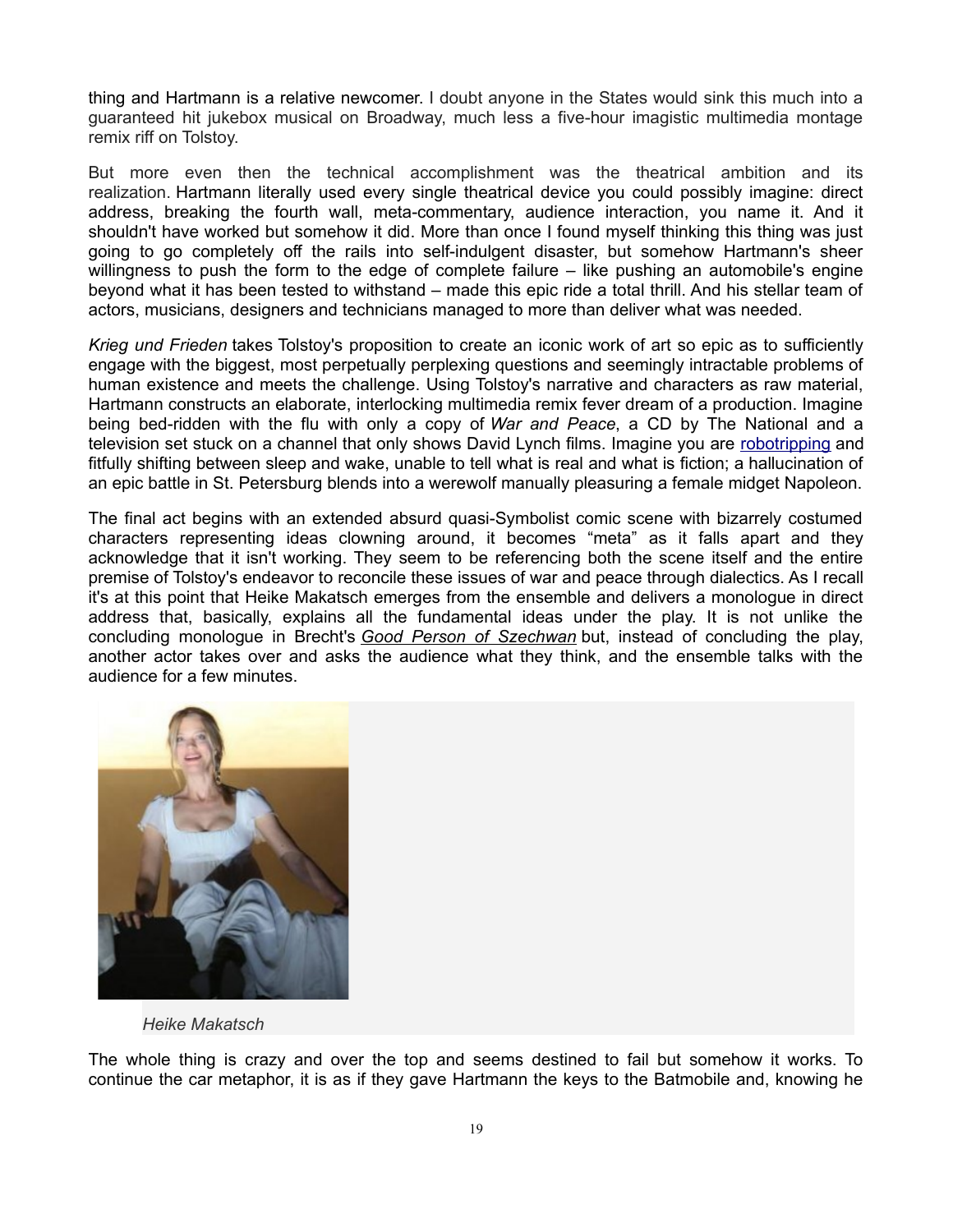might not get to drive it again, he wanted to use every possible device available to him. It should be Frankenstein's monster, a shambling patchwork disaster, but somehow the show cohered astonishingly well. The only disappointment was a mostly unnecessary and overly-long concluding video sequence. The visual effect of the projected video in the re-darkened theater was interesting for a few minutes but rapidly became boring. And the production quality of the animation was so far below the aesthetic values of the rest of the show that it looked amateurish in comparison, like an afterthought to be added on, but the budget was already spent elsewhere.

Still, *Krieg und Frieden* was an incredible accomplishment and in relation to other large scale work that I have seen, I would put this on the "greatest hits" shelf alongside Mnouchkine's *Les Éphémères*, Elevator Repair Service's *[Gatz](http://www.elevator.org/works/gatz/)* and even *Einstein On The Beach*. I'm curious to see what Hartmann can do next.



*A scene from "Die Strasse. Die Stadt. Der Uberfall"*

Friday morning we had a great seminar with Mr. Hartmann and a conversation with [Johan Simons,](http://www.goethe.de/kue/the/reg/reg/sz/jsi/enindex.htm) director and commissioner of Elfriede Jelinek's *Die Straße. Die Stadt. Der Überfall (The City. The Street. The Attack*) produced by the Münchner Kammerspiele and presented at the Haus der Berliner Festpiele. Simons, probably best known in the States as co-founder of Theatergroep Hollandia, was invited to head the Münchner Kammerspiele in 2010. He comes from outside the German system and, in fact, built much of his work over the years outside the theater altogether, beginning with the itinerant company Wespetheater in the 1970's and including his site-based work with Hollandia. He brings an anti-authoritarian sensibility to his theater practice that seems to contrast starkly with the structures in which he is currently operating. His approach to acting and actors, to text and performance seem pointedly more Dutch than German and it makes for an interesting aesthetic tension that is, in some ways, evident in *Die Straße. Die Stadt. Der Überfall.*

In the seminar we learned that Munich has a very fancy shopping boulevard known as [Maximilianstraße,](http://en.wikipedia.org/wiki/Maximilianstra%C3%9Fe_(Munich)) where all the luxury retailers are located. According to [Wikipidedia](http://en.wikipedia.org/wiki/Maximilianstra%C3%9Fe_(Munich)) shops such as [Dolce & Gabbana,](http://en.wikipedia.org/wiki/Dolce_%26_Gabbana) [Versace,](http://en.wikipedia.org/wiki/Versace) [Louis Vuitton,](http://en.wikipedia.org/wiki/Louis_Vuitton) [Dior,](http://en.wikipedia.org/wiki/Dior) [Chanel,](http://en.wikipedia.org/wiki/Chanel) [Escada,](http://en.wikipedia.org/wiki/Escada) [Hugo Boss,](http://en.wikipedia.org/wiki/Hugo_Boss) [Gucci,](http://en.wikipedia.org/wiki/Gucci) [Gianfranco](http://en.wikipedia.org/wiki/Gianfranco_Ferr%C3%A9) [Ferré](http://en.wikipedia.org/wiki/Gianfranco_Ferr%C3%A9) and [Bulgari](http://en.wikipedia.org/wiki/Bulgari) have increasingly ousted the traditional shops, art galleries and restaurants. Maximilianstraße is where people park their Lamborghinis, Ferraris and other luxury cars as they shop, creating a luxury "see and be seen" bubble. This, we learned, has created some tension in Munich because the introduction of the luxury shops has brought an influx of extremely wealthy Arabs from the oil-producing states. This cultural tension was, perhaps, encapsulated by the 2005 murder of the extravagant Munich fashion designer [Rudolph Moshammer b](http://en.wikipedia.org/wiki/Rudolph_Moshammer)y then-25 year-old Iragi [asylum](http://en.wikipedia.org/wiki/Asylum_seeker) [seeker](http://en.wikipedia.org/wiki/Asylum_seeker) Herisch Ali Abdullah in a dispute over compensation for sexual services provided.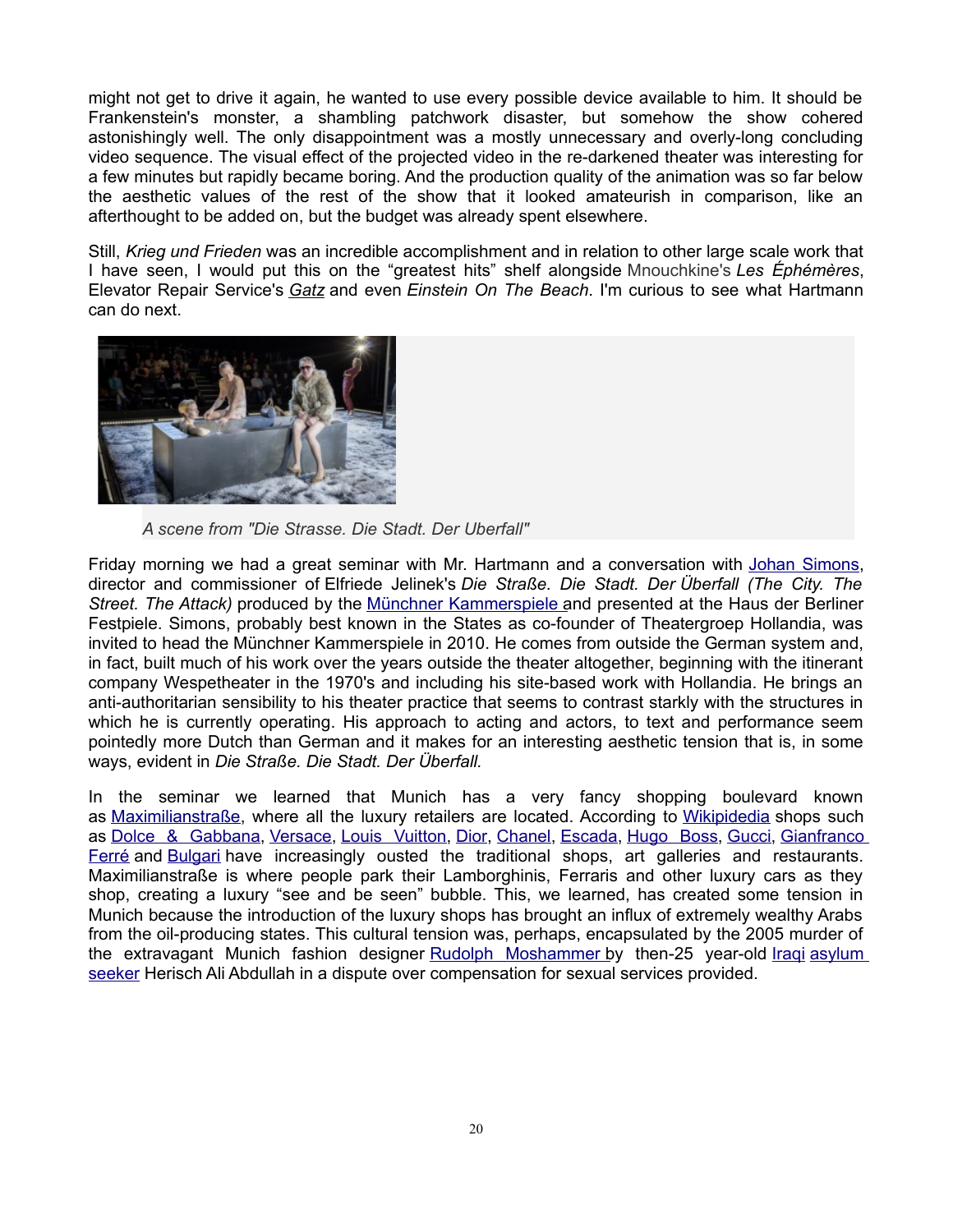

*Rudolph Moshammer with Daisy*

Nobel-prize winning writer **[Elfriede Jelinek](http://www.elfriedejelinek.com/) lives in Munich and Simons approached her to write a play** about Maximilianstraße, inspired by the Moshammer murder. The thing about Jelinek's plays is that her method is to write a block of text with almost nothing else and then turn it over to the theater maker to do what they will to stage it. It is totally radical and amazing and also completely dangerous. You can actually read the text of *Die Straße. Die Stadt. Der Überfall* [herei](http://a-e-m-gmbh.com/wessely/fstrasse.htm)f you're interested. Its in German.

I was already excited to see a work of Jelinek's and, having learned about Simons' history and background, his artistic perspective and the premise of the production, I was really looking forward to the show. Unfortunately there was one major obstacles to my appreciation of the work: it was in German. Jelinek is an extraordinarily gifted writer and even with the best translation one can only hope to glean a sense of what she is doing. Here, in the theater, trying to read hastily translated supertitles, it was difficult to really get a grasp on what was happening with the text. Simon's staging was visually compelling, the actors were exceptional and the overall effect of watching the work without comprehending the text was interesting if not satisfying. But my persistent inability to understand the text only reinforced how much I was missing.

Secondly, at its root, the show is about the shallowness of materialism and fashion. For some reason the shallowness of fashion resists all critique and pretty much everything I've ever seen that tried to offer a substantial, thoughtful indictment of fashion has failed. I'm not sure why. Maybe it is just too easy a target, too obvious in its engagement with consumerism to support interrogation. The only truly amazing and insightful comment on fashion I can recall ever seeing was Meryl Streep's amazing monologue about "blue" in *The Devil Wears Prada:*